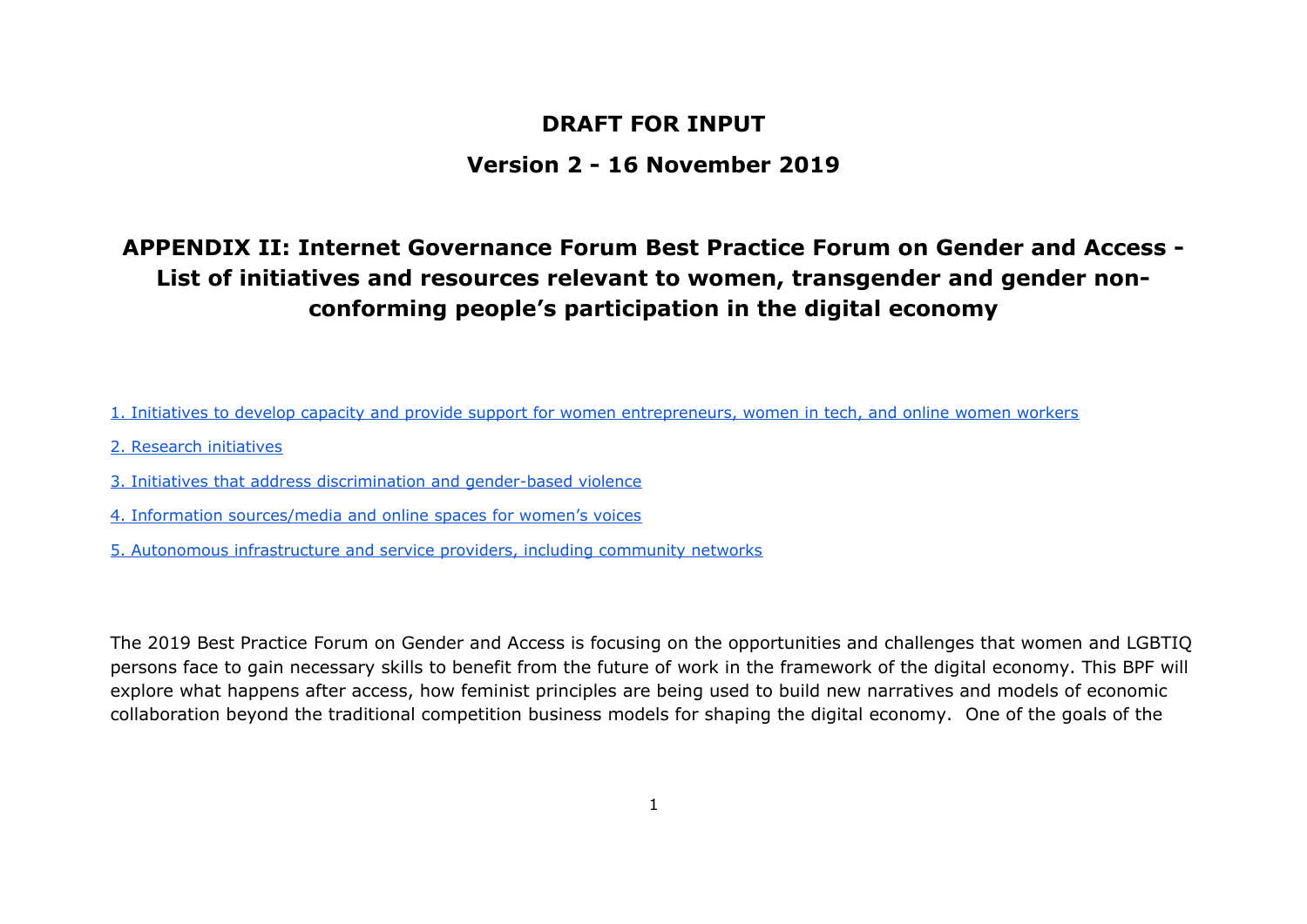BPF for 2019 is to develop a map of initiatives and resources on this topic. Below is a draft of this "map" in the form of an annotated list of initiatives and resources.

#### <span id="page-1-0"></span>**1. Initiatives to develop capacity and provide support for women entrepreneurs, women in tech, and online women workers**

| <b>Initiative</b>                                                | <b>Region</b> | <b>Short description</b>                                                                                                                                                                                                                                                                                                                                                                                                                                                                                                                                             |
|------------------------------------------------------------------|---------------|----------------------------------------------------------------------------------------------------------------------------------------------------------------------------------------------------------------------------------------------------------------------------------------------------------------------------------------------------------------------------------------------------------------------------------------------------------------------------------------------------------------------------------------------------------------------|
| African Women in Technology -<br>https://africanwomenintech.com/ | Africa        | African Women in Technology convents events intended to connect,<br>educate and empower women who are determined to advance their<br>tech careers. They are dedicated to providing opportunities and a safe<br>space for women to grow and lead in the tech space.                                                                                                                                                                                                                                                                                                   |
| Akirachix - http://akirachix.com/                                | Africa        | Akirachix provides training, mentorship and outreach programs to<br>increase the number of skilled women in technology and positively<br>impact the community. Their vision is to nurture generations of<br>women who use tech to develop innovations and solutions for Africa.                                                                                                                                                                                                                                                                                      |
| AnitaB.org https://anitab.org/                                   | Global        | AnitaB.org envisions a future where the people who imagine and build<br>technology mirror the people and societies for whom they build it.<br>They connect, inspire, and guide women in computing, and<br>organizations that view technology innovation as a strategic<br>imperative. Their social enterprise supports women in technical fields,<br>as well as the organizations that employ them and the academic<br>institutions training the next generation. A full roster of programs help<br>women grow, learn, and develop their highest potential.          |
| BOSCO Uganda - http://boscouganda.com/                           | Uganda        | Battery Operated System for Community Outreach (BOSCO-Uganda) is<br>a faith based, Non-Governmental Organisation(NGO) located in the<br>Gulu Archdiocese Northern Uganda. It began in 2007 in collaboration<br>with Inveneo to place their low-power PCs Powered by solar panels in<br>the Catechist Center and the Caritas Office in Gulu, at schools,<br>hospitals, colleges and Churches in the Pabbo, Alero, Lacor, Coope,<br>Jengari, Unyama and Pagak IDP camps.BOSCO's vision is for open and<br>peaceful rural communities, ready to face the challenges and |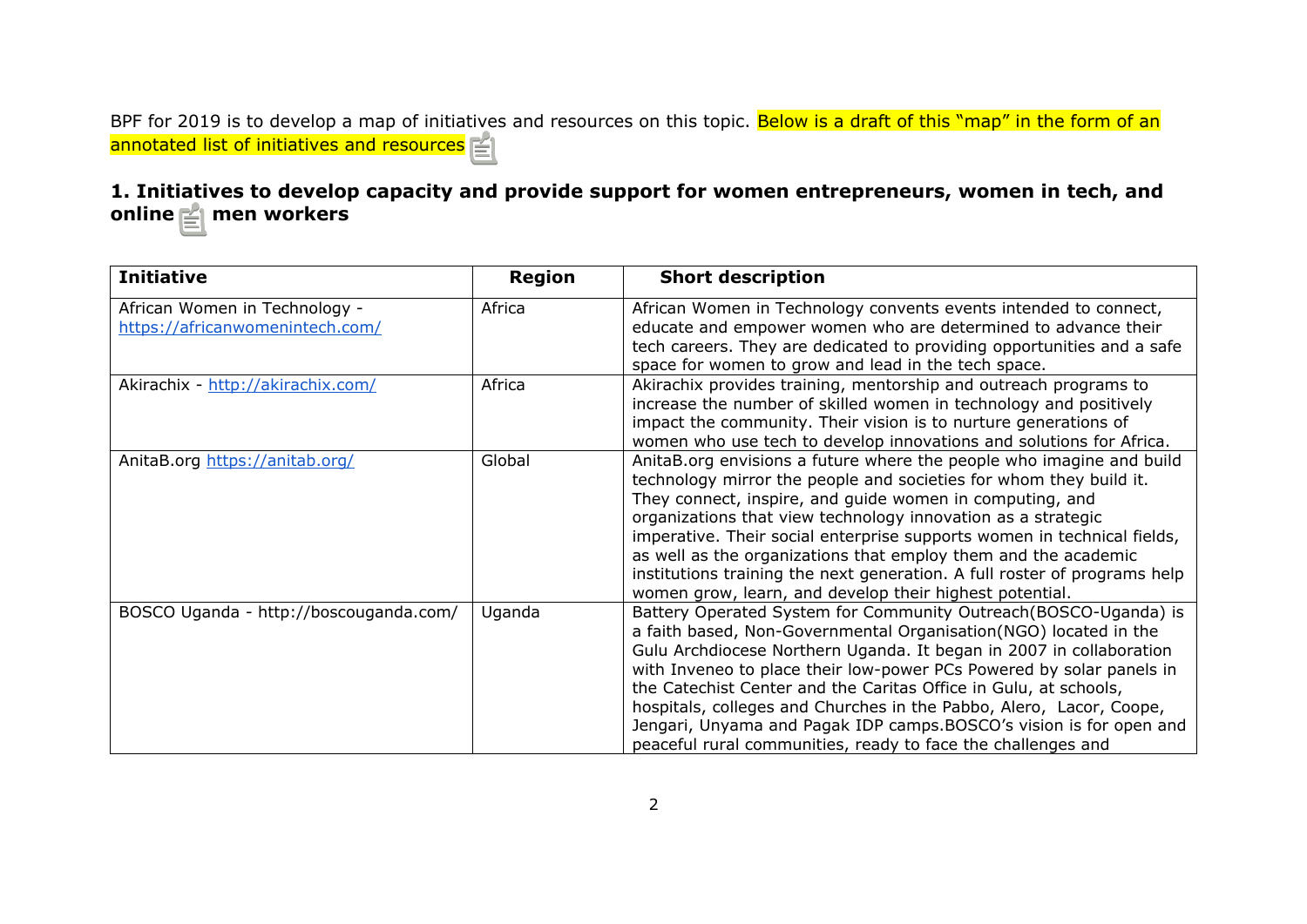|                                                                            |                      | opportunities of the globalized world in the 21st Century. Their<br>mission is "To provide innovative information and Communication<br>Techology (ICT) solutions using a collaborative and web-based<br>approach to foster socio-economic development and peace building in<br>rural communities in Northern Uganda"                                                                                    |
|----------------------------------------------------------------------------|----------------------|---------------------------------------------------------------------------------------------------------------------------------------------------------------------------------------------------------------------------------------------------------------------------------------------------------------------------------------------------------------------------------------------------------|
| Caribbean girls hack -<br>https://www.facebook.com/cgirlzhack/             | Caribbean            | Caribbean Girls Hack is led by SheLeadsIT, a team of women<br>consultants committed to advancing women's economic<br>empowerment. The Hackathon is organized with technical support<br>from the International Telecommunication Union (ITU) Switzerland,<br>and endorsed by governments across the region, the University of the<br>West Indies, other regional counterparts, and corporate sponsors.   |
| Charlottesville Women in Tech (CWIT)<br>https://www.cvillewomen.tech/      | <b>United States</b> | Charlottesville Women in Tech (CWIT) is an organization for emerging<br>and established professionals that provides human connections and<br>resources for women and girls interested in or associated with<br>technology. Our vision is to bridge the gender gap in tech by providing<br>a safe and welcoming environment for women and girls to connect,<br>learn and collaborate in Charlottesville. |
| Chicas poderosas<br>https://chicaspoderosas.org/es/                        | Latin America        | Chicas Poderosas supports communities of girls in thirteen countries in<br>Latin America. They provide training in digital skills and tools, new<br>media and leadership. They also facilitate professional mentoring, and<br>offers fellowships to members of Chicas so they can learn from<br>innovative organizations in the media.                                                                  |
| Ciberseguras https://ciberseguras.org/                                     | Latin America        | Ciberseguras is a feminist digital security network made up of<br>Clandestina (Brasil), Ciberfeministas GT (Guatemala), Derechos<br>Digitales (Chile-México), TakeBackTheTech, APC (international),<br>Luchadoras (México), Nodo Común (Bolivia), and SocialTIC (México).                                                                                                                               |
| Colnodo Digital Security School -<br>https://escueladeseguridaddigital.co/ | Colombia             | The Colnodo Digital Security School is aimed at accompanying civil<br>society organizations (journalists, human rights defenders, activists<br>working on issues like Women and Gender, LGBTI groups,<br>implementation of the peace process, environment and sustainable<br>development) to improve their practices and protocols in the                                                               |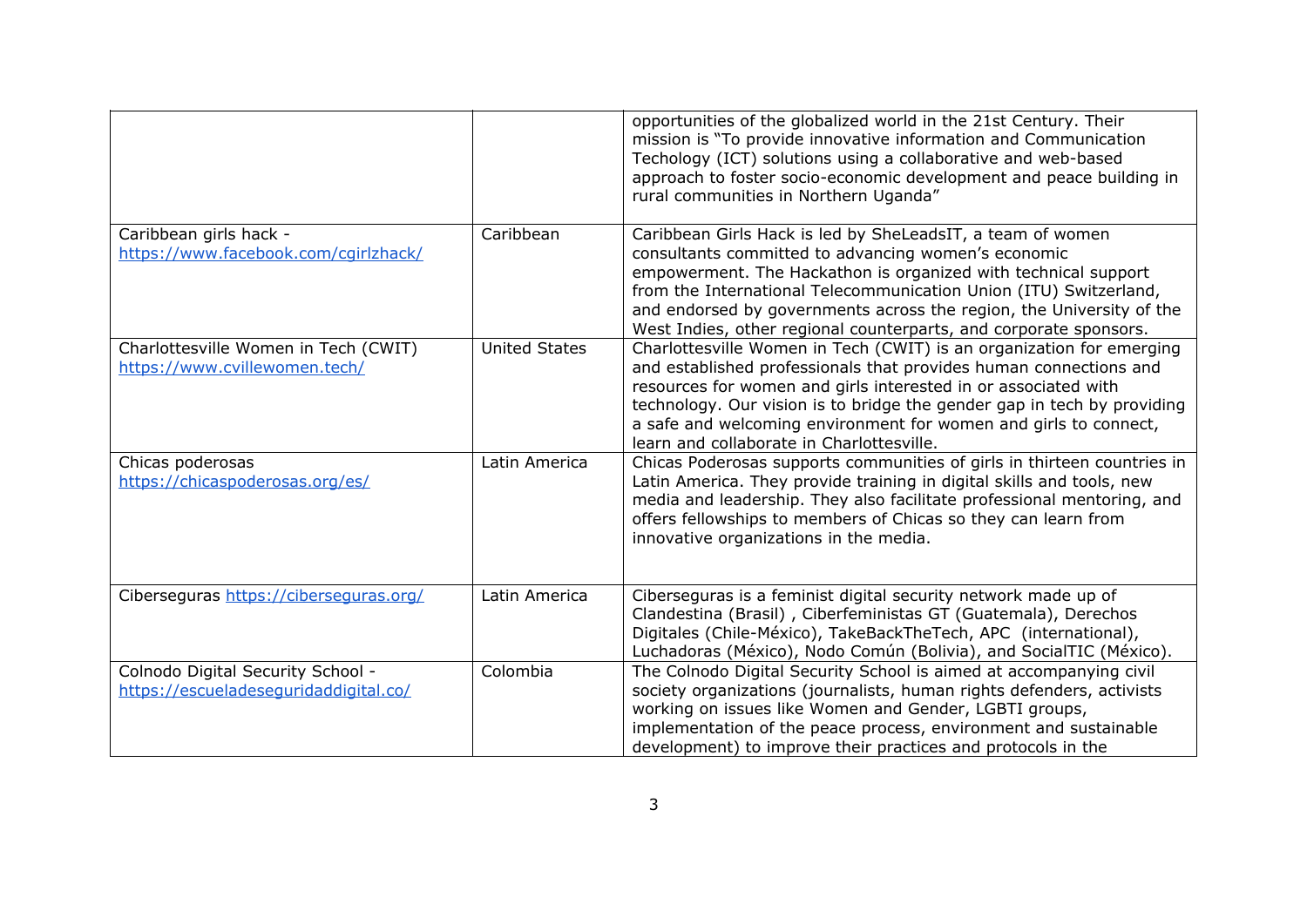|                                                            |                                                                           | management of personal and institutional information.<br>The School was born out of the interest in positioning risk prevention<br>practices online, the promotion of digital security protocols and the<br>proper management of information in civil society organizations. The<br>School is in Colombia.                                                                                                                                                                                                                                                                                                                                                                                                                                                                                                                                                                                                                                                           |
|------------------------------------------------------------|---------------------------------------------------------------------------|----------------------------------------------------------------------------------------------------------------------------------------------------------------------------------------------------------------------------------------------------------------------------------------------------------------------------------------------------------------------------------------------------------------------------------------------------------------------------------------------------------------------------------------------------------------------------------------------------------------------------------------------------------------------------------------------------------------------------------------------------------------------------------------------------------------------------------------------------------------------------------------------------------------------------------------------------------------------|
| Colnodo<br>https://www.dominemoslatecnologia.org/          | Colombia                                                                  | Colnodo is an association of non-profit non-governmental<br>organisations founded in 1994. Its goal is to facilitate communication<br>and the exchange of information and experiences among Colombian<br>social organisations at the local, national and international level<br>through low-cost electronic networks.<br>In pursuing this goal, Colnodo has developed programmes that place<br>priority on issues such as human rights, women's empowerment,<br>governability, democracy and public participation, sustainable<br>development, the democratisation of knowledge, digital inclusion and<br>the strategic use of ICTs for development.                                                                                                                                                                                                                                                                                                                 |
| Common Room Network Foundation<br>https://commonroom.info/ | Indonesia, in<br>collaboration<br>with similar<br>organization in<br>SEA. | Currently a new structure has emerged and been developed in<br>Common Room. Not merely a physical space, it has also become a<br>transit space facilitating public interest in developing creative<br>knowledge and collaboration. It is a melting pot for many events and<br>enables the growth of new ideas that accommodate the needs of<br>dialogue, conventions and multidisciplinary collaborations that<br>liberating a discourse from its limitations. Common Room activities<br>conclude a vast sphere, starting from documenting and exploring<br>phenomena, ideas, models and new concept born from<br>multidisciplinary approaches in the field of visual arts, design, urban<br>architecture, music, fashion, literature, media arts, network culture, as<br>well as ongoing research & development on urban culture, urban<br>ecology along with technology inclusion into indigenous people as well<br>as developing community network in rural area. |
| Enredadas Nicaragua                                        | Nicarague                                                                 | A social, feminist and autonomous enterprise based in Managua.                                                                                                                                                                                                                                                                                                                                                                                                                                                                                                                                                                                                                                                                                                                                                                                                                                                                                                       |
| https://enredadas.org/                                     |                                                                           | Since 2013 they work for the empowerment of young women through<br>training in understanding their rights from a feminist perspective,<br>using the the Internet as a tool for political action and the promotion<br>of art for social change.                                                                                                                                                                                                                                                                                                                                                                                                                                                                                                                                                                                                                                                                                                                       |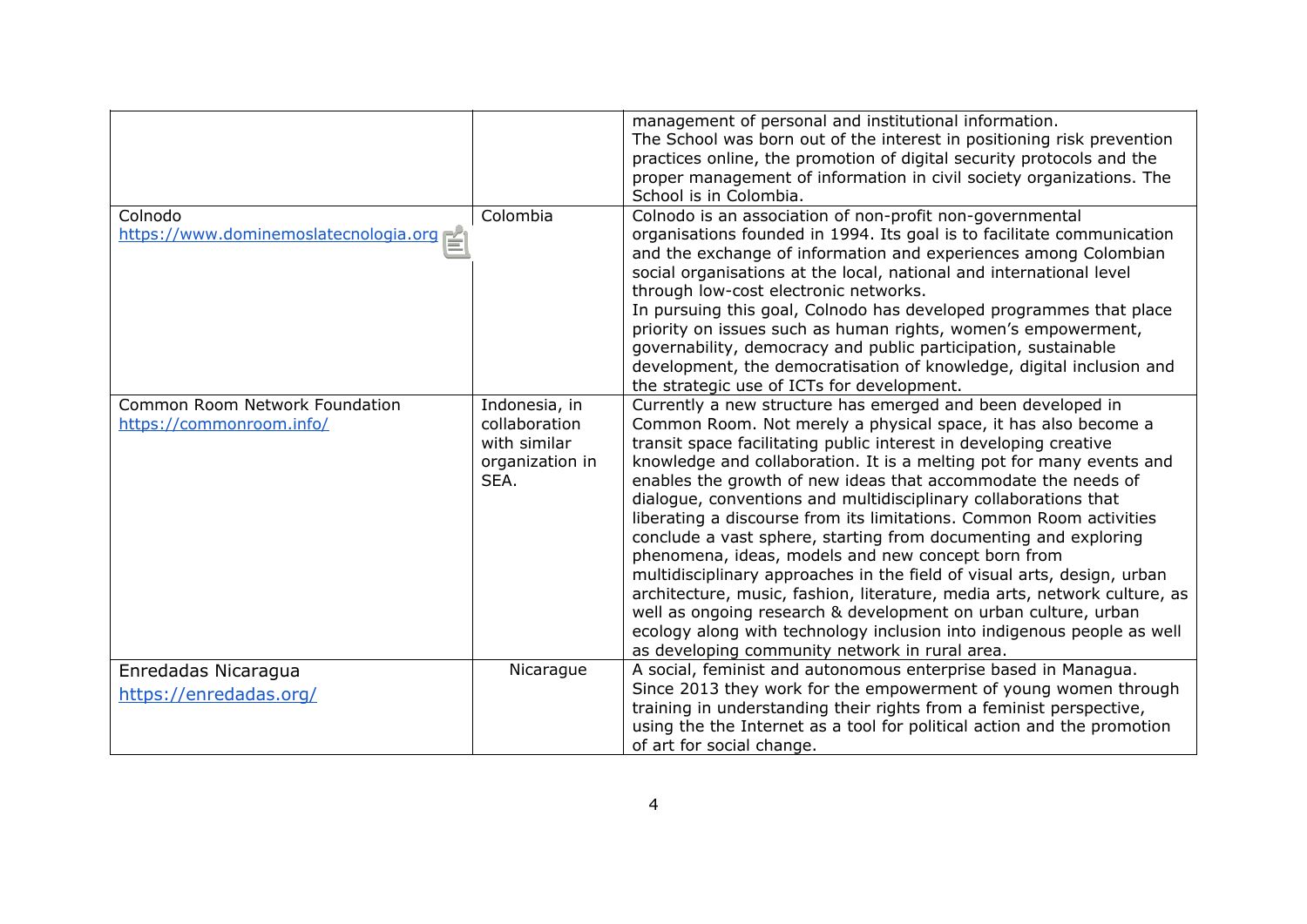| Geek Girls Carrots - https://gocarrots.org/<br>and http://www.hacklikeagirl.co/ | Global    | Geek Girls Carrots is a global grassroots organisation focused on<br>attracting women to tech. They create community by gathering female<br>admins, analysts, application architects, developers, graphic<br>designers, IT managers, programmers, social media specialists,<br>system architects, project managers, women with startup ideas,                                                                                                                                                                                                                                                                                                                                                                                                                                               |
|---------------------------------------------------------------------------------|-----------|---------------------------------------------------------------------------------------------------------------------------------------------------------------------------------------------------------------------------------------------------------------------------------------------------------------------------------------------------------------------------------------------------------------------------------------------------------------------------------------------------------------------------------------------------------------------------------------------------------------------------------------------------------------------------------------------------------------------------------------------------------------------------------------------|
|                                                                                 |           | computer science students and many more at events to share<br>knowledge and experience.<br>Geek Girls Carrots Berlin is a chapter of the global organisation                                                                                                                                                                                                                                                                                                                                                                                                                                                                                                                                                                                                                                |
|                                                                                 |           | focused on connecting, learning and inspiring women in Tech and IT.<br>They organise an annual "Hack like a Girl" two-day Hackathon. At the<br>end of the "Hack like a Girl" hackathon, created results and prototypes                                                                                                                                                                                                                                                                                                                                                                                                                                                                                                                                                                      |
|                                                                                 |           | will be rewarded and introduced to all conference attendees.                                                                                                                                                                                                                                                                                                                                                                                                                                                                                                                                                                                                                                                                                                                                |
| <b>Generation Girls:</b><br>https://www.generationgirl.org/                     | Indonesia | Generation Girl is a non-profit organization that aims to introduction<br>women to the STEM (Science, Technology, Engineering and Math) field<br>early on through exciting holiday camps. Our mission is to encourage<br>women to play an important role in the future of technology. We are<br>based in Jakarta, Indonesia, but will expand to another city in<br>Indonesia                                                                                                                                                                                                                                                                                                                                                                                                                |
| Girls in Tech https://girlsintech.org/                                          | Global    | Girls in Tech is a global non-profit that works to put an end to gender<br>inequality in high-tech industries and startups. We do that by<br>educating and empowering women who are passionate about<br>technology. As a result, we offer everything from coding courses to<br>bootcamps to hackathons and startup competitions no matter age or<br>profession. It is Girls in Tech's mission to support women with the<br>access and community they need to succeed in tech.<br>Girls in Tech was founded in 2007 and headquartered in San<br>Francisco. The Girls in Tech global community is 47 chapters strong<br>with an impact of more than 62,000 members in 33 countries. As a<br>result, events and programming in each chapter vary to fit the unique<br>needs of each community. |
| Laboratoria -                                                                   |           | Laboratorio is a startup that promotes a digital economy that is more                                                                                                                                                                                                                                                                                                                                                                                                                                                                                                                                                                                                                                                                                                                       |
| https://www.laboratoria.la/                                                     |           | diverse, inclusive and competitive and that opens up opportunities for<br>all people equally. They train women and organizations to adapt to                                                                                                                                                                                                                                                                                                                                                                                                                                                                                                                                                                                                                                                |
|                                                                                 |           | change and learn continuously which they see as the key to growing in                                                                                                                                                                                                                                                                                                                                                                                                                                                                                                                                                                                                                                                                                                                       |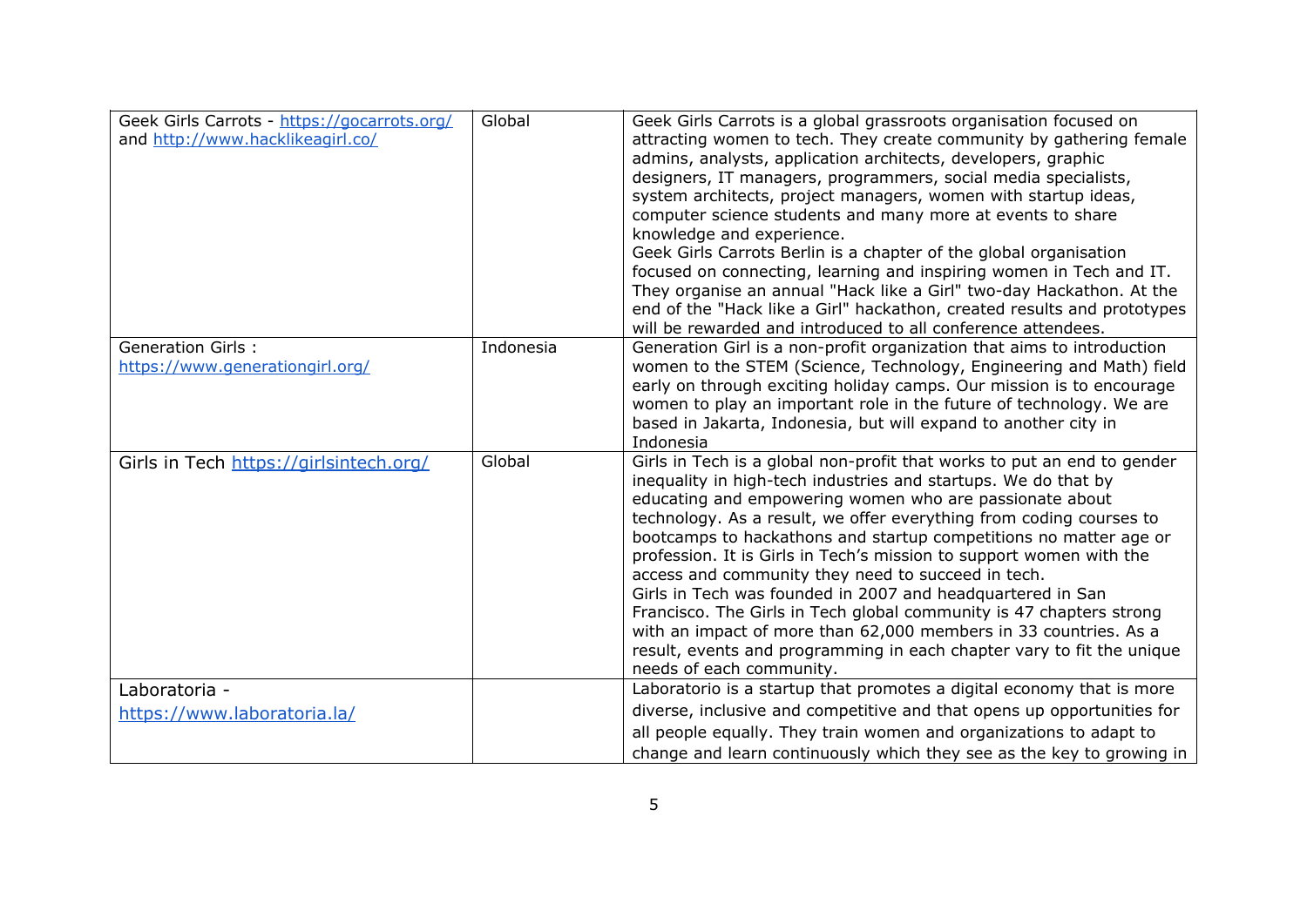|                                                 |        | the digital age.                                                                                                                                                                                                                                                                                                                                                                                                                                                                                                                                                                                                                                   |
|-------------------------------------------------|--------|----------------------------------------------------------------------------------------------------------------------------------------------------------------------------------------------------------------------------------------------------------------------------------------------------------------------------------------------------------------------------------------------------------------------------------------------------------------------------------------------------------------------------------------------------------------------------------------------------------------------------------------------------|
| Ladies That UX<br>https://www.ladiesthatux.com/ | Global | A network of women working in UX (user experience) a sector with a<br>high proportion of men. Ladies that UX creates a space for women<br>from all levels to engage and talk about their experiences, both<br>positive and negative, and get the support and inspiration that they<br>are looking for. They offer a relaxed environment where people are<br>more open to sharing ideas and there's no pressure to speak out.<br>Ladies that UX is all about giving women the chance to meet up to<br>support each other, push the UX boundaries, and promote female skill<br>and talent.                                                           |
| LinuxChix - https://www.linuxchix.org/          | Global | LinuxChix is a community for women who like Linux and for anyone<br>who wants to support women in computing. They are an international<br>group of Free Software users and developers, founded in 1999 with<br>the aim of supporting women in Linux. LinuxChix is now many things<br>to many people, but it remains primarily a group for supporting<br>women in computing, specifically in Open Source/Free<br>Software/Software Libre computing. LinuxChix has been continually<br>active since 1999, and its mailing lists have attracted over one<br>thousand members worldwide. In addition, it has over fifteen active<br>regional chapters. |
| PyLadies https://www.pyladies.com/              | Global | PyLadies is an international mentorship group with a focus on helping<br>more women become active participants and leaders in the Python<br>open-source community.                                                                                                                                                                                                                                                                                                                                                                                                                                                                                 |
| https://seepnetwork.org/                        |        |                                                                                                                                                                                                                                                                                                                                                                                                                                                                                                                                                                                                                                                    |
| SheTrades -<br>https://www.shetrades.com/en     | Global | An initiative from International Trade Centre (ITC) that seeks to<br>connect 3 million women entrepreneurs to market by 2021. ITC<br>provides Shetrades online platform not only for woman-owned<br>business, but also for organisations/companies looking to source<br>products from women-owned businesses. The initiative provides<br>learning skills through live webinars and SheTrades Virtual Learning                                                                                                                                                                                                                                      |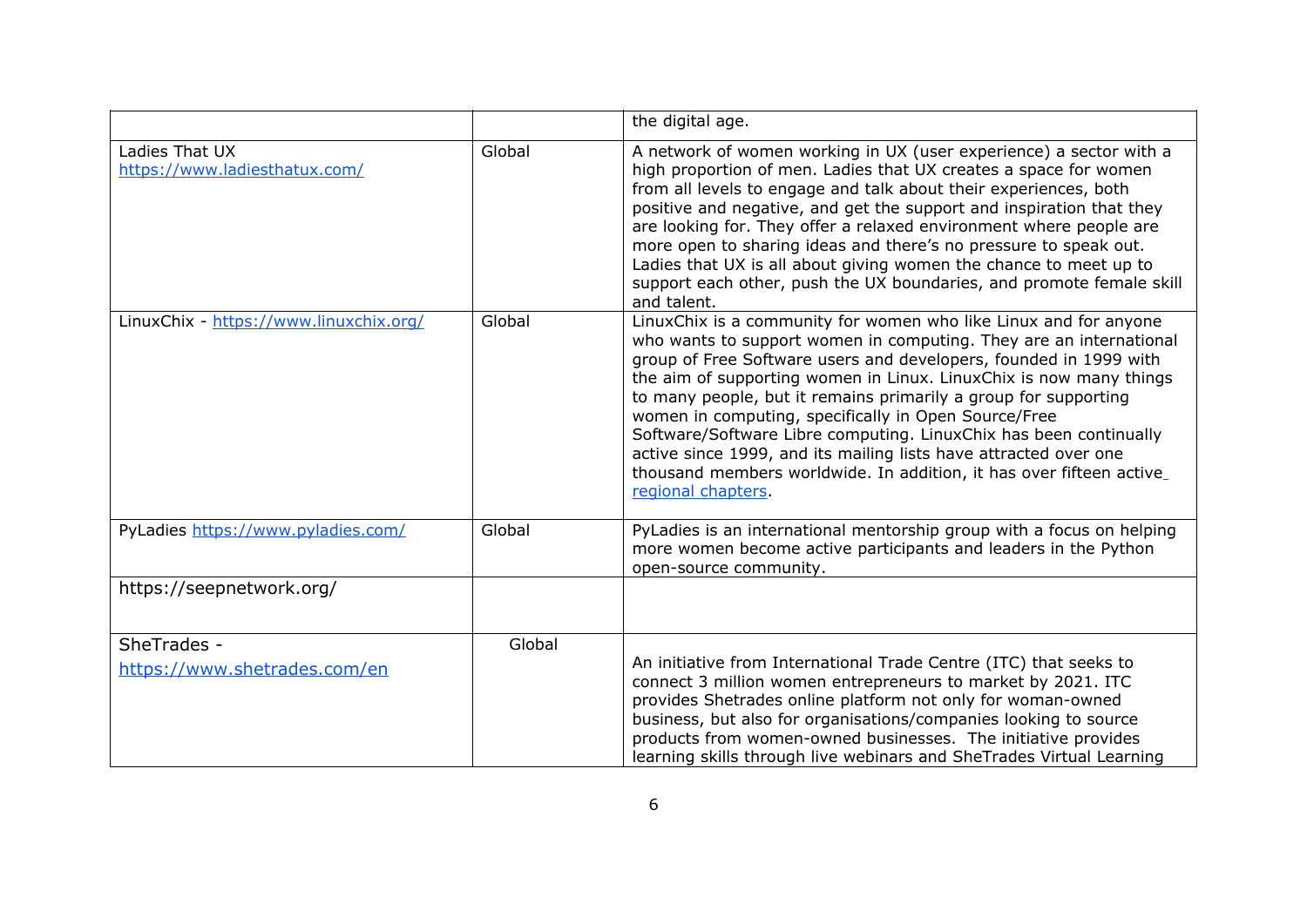|                                                                                                                  |        | platform.                                                                                                                                                                                                                                                                                                                                                                                                                                                                                                                                                                                                                                                                                                                                                                                                                                                                                                                                                                                                                                                                                                                                                          |
|------------------------------------------------------------------------------------------------------------------|--------|--------------------------------------------------------------------------------------------------------------------------------------------------------------------------------------------------------------------------------------------------------------------------------------------------------------------------------------------------------------------------------------------------------------------------------------------------------------------------------------------------------------------------------------------------------------------------------------------------------------------------------------------------------------------------------------------------------------------------------------------------------------------------------------------------------------------------------------------------------------------------------------------------------------------------------------------------------------------------------------------------------------------------------------------------------------------------------------------------------------------------------------------------------------------|
| Solutions for Youth Employment (S4YE)<br>- https://www.s4ye.org/                                                 | Global | Solutions for Youth Employment (S4YE) is a multi-stakeholder coalition<br>of public sector, private sector, and civil society actors that aims to<br>provide leadership and resources for catalytic action to increase the<br>number of young people engaged in productive work. TheS4YE<br>coalition includes the World Bank, Accenture, The Rockefeller<br>Foundation, Mastercard Foundation, Microsoft, PlanInternational,<br>International Youth Foundation (IYF), Youth Business International<br>(YBI), RANDCorporation, the International Labour Organization (ILO),<br>the Governments of Norway, Germany, and the UN Envoy for Youth.<br>S4YE's mission is to mobilize efforts to significantly increase the<br>number of young people engaged in productive work by 2030, by<br>developing innovative solutions to youth employment through<br>practical research and active engagement with public and private<br>stakeholders to enable solutions at scale. S4YE combines a pragmatic<br>approach to identifying solutions for youth employment with an<br>evidence-based advocacy platform to increase access to productive<br>work for young people. |
| Tongan Women in ICT (CocoNECT) https://<br>www.facebook.com/groups/217488520943<br>4008/ or report in APNIC Blog | Tonga  | CocoNECT is a newly-formed group of young women who are very<br>passionate about Information and Communication Technologies (ICT).<br>These women are currently working as computer programmers and<br>network engineers in line ministries and private sector, and they seek<br>to encourage and promote women in ICT, a field that is dominated by<br>male in Tonga. The name CocoNECT was agreed upon by the group<br>after their first meeting; 'Coco' stands for coconuts which represents<br>islanders and 'NECT' stands for its connection to the world wide web of<br>Technology. There are a few women in the field, so this group was<br>setup as a platform to drive and encourage fellow colleagues in the<br>field by sharing information on scholarship programs, internships,                                                                                                                                                                                                                                                                                                                                                                       |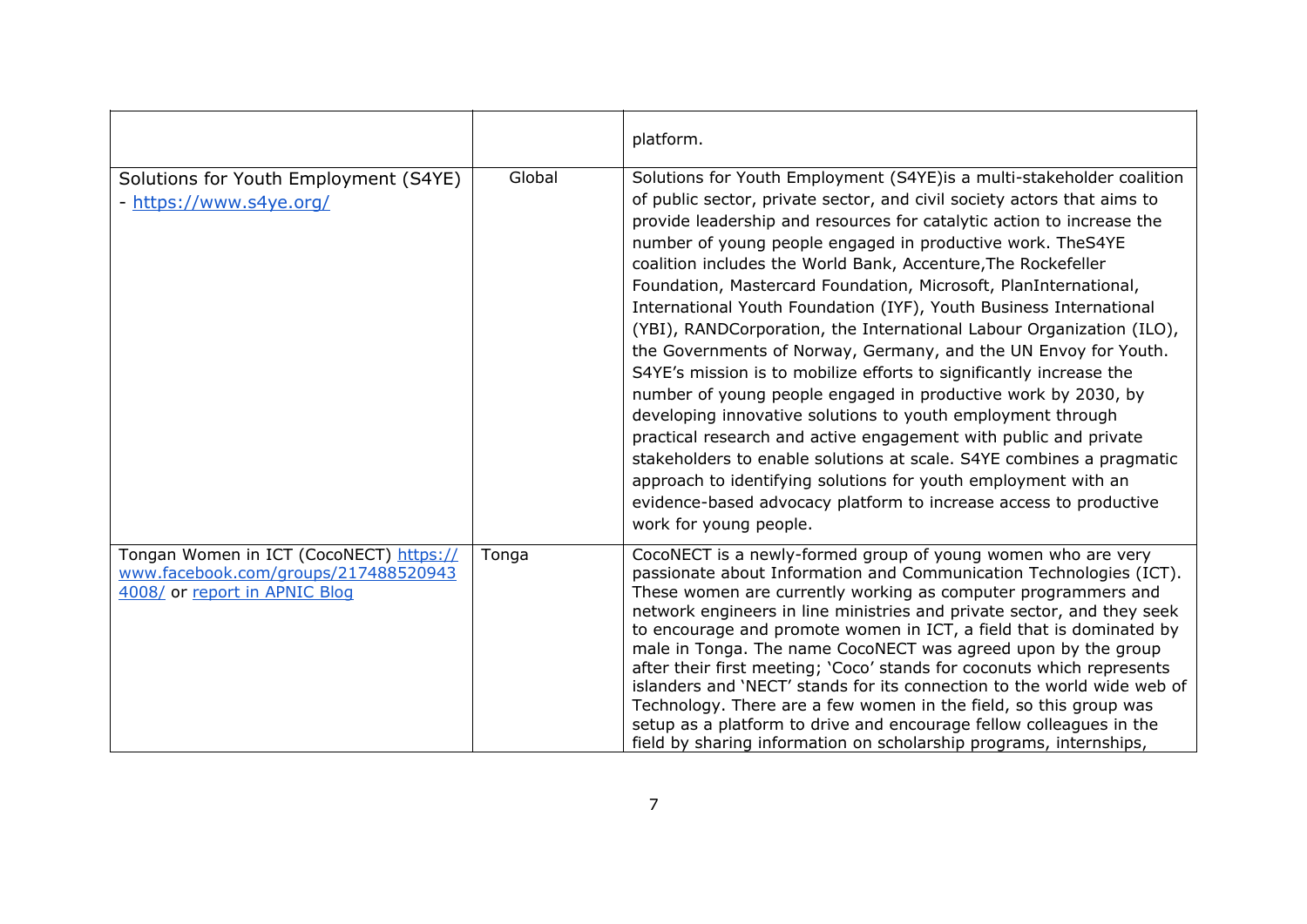|                                                                      |                                 | training opportunities, online networks and other resources.                                                                                                                                                                                                                                                                                                                                                                         |
|----------------------------------------------------------------------|---------------------------------|--------------------------------------------------------------------------------------------------------------------------------------------------------------------------------------------------------------------------------------------------------------------------------------------------------------------------------------------------------------------------------------------------------------------------------------|
| Tuna Panda https://tunapanda.org/                                    | East Africa                     | Tunapanda Institute is a non-profit social enterprise that runs<br>intensive 3-month technology, design, and business training courses<br>in extreme low-income environments of East Africa such as Kibera<br>(Nairobi informal settlement). Their mission is to create an<br>environment for lifelong learning, earning and problem-solving hence<br>create sustainable solutions for improved livelihoods and self-<br>expression. |
| WomenCraft -<br>https://www.womencraft.org/                          | Burundi, Rwanda<br>and Tanzania | WomenCraft is a community-driven social enterprise operating from<br>Ngara, Tanzania. Their mission is to increase economic opportunity in<br>the post-conflict, tri-border area of Rwanda, Burundi and Tanzania by                                                                                                                                                                                                                  |
|                                                                      |                                 | bringing rural women together, facilitating their growth and<br>connecting their artistry to the global marketplace. Through<br>WomenCraft, over 300 artisans advance themselves, raise stronger<br>families, stimulate their communities and inspire the world around<br>them.                                                                                                                                                      |
| Women Who Code -                                                     |                                 | A membership network that empowers women with skills needed for                                                                                                                                                                                                                                                                                                                                                                      |
| https://www.womenwhocode.com/                                        |                                 | professional achievement, educates companies to better promote,                                                                                                                                                                                                                                                                                                                                                                      |
|                                                                      |                                 | retain and hire talented women, build a global community where                                                                                                                                                                                                                                                                                                                                                                       |
|                                                                      |                                 | networking and mentorship is valued and develop role models and<br>support this generation of engineers.                                                                                                                                                                                                                                                                                                                             |
| Women in ICT https://womeninict.org/                                 | Global                          | Women in ICT is a non-for-profit organization that provides technology<br>education for Women and young girls founded in 2015 to help women<br>advance by providing access to $-$ and support from $-$ other<br>professional working in all sectors of technology. We're the premiere<br>global organization empowering women in business and technology to<br>achieve unimagined possibilities.                                     |
| Women in Informal Employment Globalising<br>and Organising (WIEGO) - | Global                          | Women in Informal Employment: Globalizing & Organizing (WIEGO) is<br>a global network focused on securing livelihoods for the working poor,                                                                                                                                                                                                                                                                                          |
| https://www.wiego.org/                                               |                                 | especially women, in the informal economy. We believe all workers                                                                                                                                                                                                                                                                                                                                                                    |
|                                                                      |                                 | should have equal economic opportunities and rights. WIEGO creates                                                                                                                                                                                                                                                                                                                                                                   |
|                                                                      |                                 | change by building capacity among informal worker organizations,                                                                                                                                                                                                                                                                                                                                                                     |
|                                                                      |                                 | expanding the knowledge base, and influencing local, national and                                                                                                                                                                                                                                                                                                                                                                    |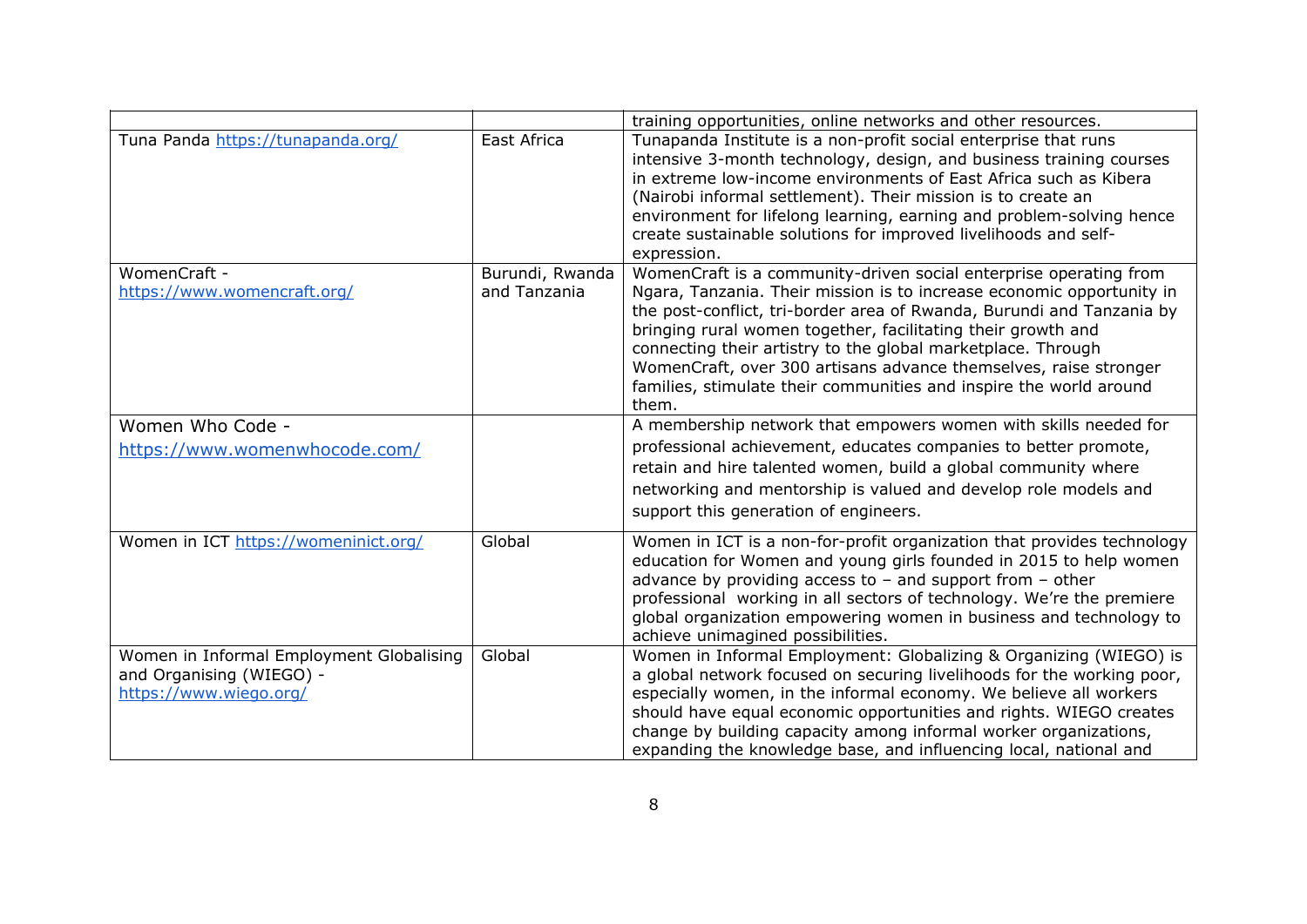|                                                      | international policies.                                                                                                                                           |
|------------------------------------------------------|-------------------------------------------------------------------------------------------------------------------------------------------------------------------|
| Women in Online Work, Republic of Kosovo   Kosovo    | A training program implemented by the World Bank and the Ministry                                                                                                 |
| http://www.mzhe-ks.net/en/WOW#.XaV7b<br><u>exX-d</u> | of Economic Development of the Republic of Kosovo that aims to equip<br>beneficiaries with the skills they need to find work in the online<br>freelancing market. |

#### <span id="page-8-0"></span>**2. Research initiatives**

| Initiative                                                                                                                                                                                                                                                                                                                                         | Region | Short description                                                                                                                                                                                                                                                                                                                                                                                                                                                                                                                                                                                                                                                                                                                                               |
|----------------------------------------------------------------------------------------------------------------------------------------------------------------------------------------------------------------------------------------------------------------------------------------------------------------------------------------------------|--------|-----------------------------------------------------------------------------------------------------------------------------------------------------------------------------------------------------------------------------------------------------------------------------------------------------------------------------------------------------------------------------------------------------------------------------------------------------------------------------------------------------------------------------------------------------------------------------------------------------------------------------------------------------------------------------------------------------------------------------------------------------------------|
| Afnic (the ccTLD domain registry for .fr)<br>study on diversity in ICANN<br>https://www.afnic.fr/en/about-afnic/news/<br>general-news/9954/show/afnic-reveals-<br>figures-on-diversity-within-icann.html<br>https://www.internetnews.me/2016/06/22/<br>diverse-icann-new-study-explores-<br>organisations-makeup/ (a news article on<br>the study) | Global | Conducted in April 2016, this collection of sex-disaggregated data on<br>diversity indicators within ICANN has a twofold objective: to enable a<br>rapid, factual assessment of the current situation, and provide a clear<br>baseline for monitoring progress within the institution. The collection of<br>data involved a panel of 190 leaders within the ICANN community,<br>occupying a function for which they were elected or appointed within<br>the organization, such as members of the board, or college boards of<br>stakeholders.                                                                                                                                                                                                                   |
| APC Women's Rights Programme: The<br>EROTICS Project - https://erotics.apc.org/                                                                                                                                                                                                                                                                    | Global | EROTICS is a two phase, exploratory research project carried out by<br>APC, which aims to narrow the gap between political assumptions and<br>a better understanding of content and "harm" based on women's real<br>experience of sexuality online.<br>Phase I of EROTICS undertook in-depth research in Brazil, Lebanon,<br>India, South Africa and the USA with marginalised sections of society<br>who use the internet in the exercise of their sexual rights, including<br>young women, transgender communities and lesbian queer activists.<br>Phase II aims to build a network (and strengthen their capacity) of<br>internet and sexual rights advocates who are able to share expertise<br>and collaboratively respond to internet content regulation. |
| APC WRP: Mapping research in gender and                                                                                                                                                                                                                                                                                                            | Global | This study maps research and knowledge production in the field of                                                                                                                                                                                                                                                                                                                                                                                                                                                                                                                                                                                                                                                                                               |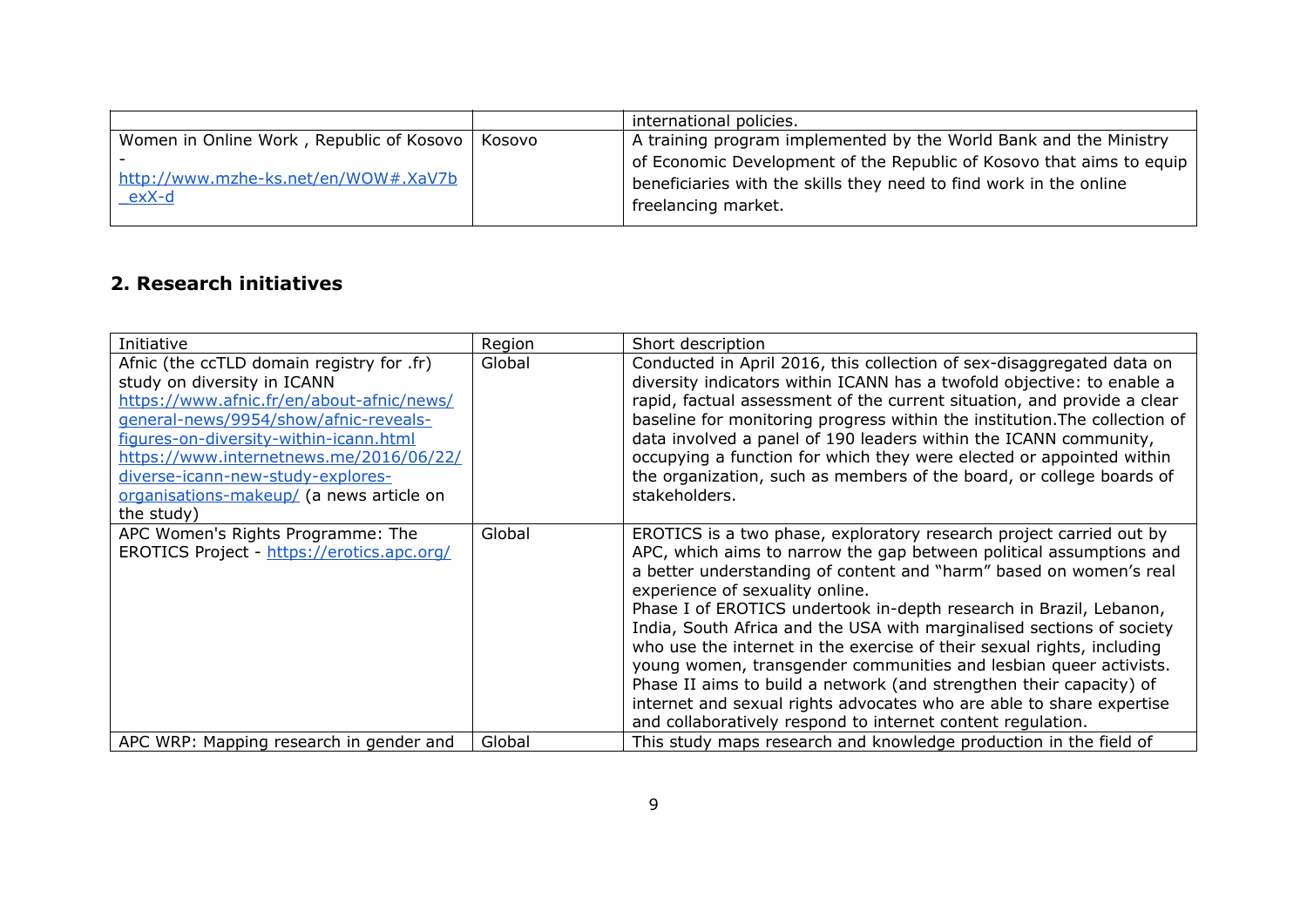| technology<br>https://www.apc.org/sites/default/files/IDR<br>C Mapping 0323 0.pdf                                                                                 |              | gender and digital technology, with the intention of bringing to the<br>surface trends, gaps, emerging areas and critical questions in the<br>field.                                                                                                                                                                                                                                                                                                                                                                                                                                                                                                                                                                                                                                                                                                                                            |
|-------------------------------------------------------------------------------------------------------------------------------------------------------------------|--------------|-------------------------------------------------------------------------------------------------------------------------------------------------------------------------------------------------------------------------------------------------------------------------------------------------------------------------------------------------------------------------------------------------------------------------------------------------------------------------------------------------------------------------------------------------------------------------------------------------------------------------------------------------------------------------------------------------------------------------------------------------------------------------------------------------------------------------------------------------------------------------------------------------|
|                                                                                                                                                                   |              |                                                                                                                                                                                                                                                                                                                                                                                                                                                                                                                                                                                                                                                                                                                                                                                                                                                                                                 |
| Digital Jobs for Youth: Young Women in the<br>Digital Economy -<br>https://s4ye.org/sites/default/files/2018-<br>09/S4YE%20Digital%20Jobs%20for<br>%20Youth 0.pdf | Global (tbc) | The Digital Jobs for Youth: Focus on Young Women in the Digital<br>Economyflagship report is primarily intended to provide operational<br>recommendations for the design and implementation of gender-<br>inclusive digital jobs interventions for youth.                                                                                                                                                                                                                                                                                                                                                                                                                                                                                                                                                                                                                                       |
| Centre for Internet and Society (CIS)<br><b>ICANN Diversity Analysis https://cis-</b><br>india.org/internet-governance/blog/icann-<br>diversity-analysis          | Global       | CIS analysed the five most active ICANN mailing lists amongst the<br>working group mailing lists from January 2016 to May 2018, namely:<br>Outreach & Engagement, Technology, At-Large Review 2015 - 2019,<br>IANA Transition & ICANN Accountability, and Finance & Budget mailing<br>lists. They looked at the diversity among these active participants by<br>focusing on their gender, stakeholder grouping and region. In order to<br>arrive at the data, they referred to public records such as the<br>Statement of Interests which members have to give to the Generic<br>Names Supporting Organization (GNSO) Council if they want to<br>participate in their working groups. They also used, where available,<br>ICANN Wiki and the LinkedIn profiles of these participants. Of the 75<br>active non-staff participants they found 56 (74.7%) were male and<br>19 (25.3%) were female. |
| Colnodo Digital Security School<br>https://escueladeseguridaddigital.co/                                                                                          | Colombia     | The Colnodo Digital Security School is aimed at working with civil<br>society organizations to improve their practices and protocols in the<br>management of personal and institutional information. Target<br>audiences: Journalists; Human Rights Defenders and activists working<br>on Women and Gender; LGBTI groups; Peace Process Implementation<br>and Environment and sustainable development. Strategic issues the<br>School covers include: Principles of digital security; Privacy and<br>anonymity; Secure email; Cell phones and mobile devices and Social<br>networks and online games.                                                                                                                                                                                                                                                                                           |
| EQUALS Research Coalition and EQUALS<br><b>Skills Coalition</b><br>https://www.equals.org/research - https://                                                     | Global       | The EQUALS Global Partnership for Gender Equality in the Digital Age<br>is a committed group of corporate leaders, governments, businesses,<br>not-for-profit organizations, academic institutions, NGOs and                                                                                                                                                                                                                                                                                                                                                                                                                                                                                                                                                                                                                                                                                    |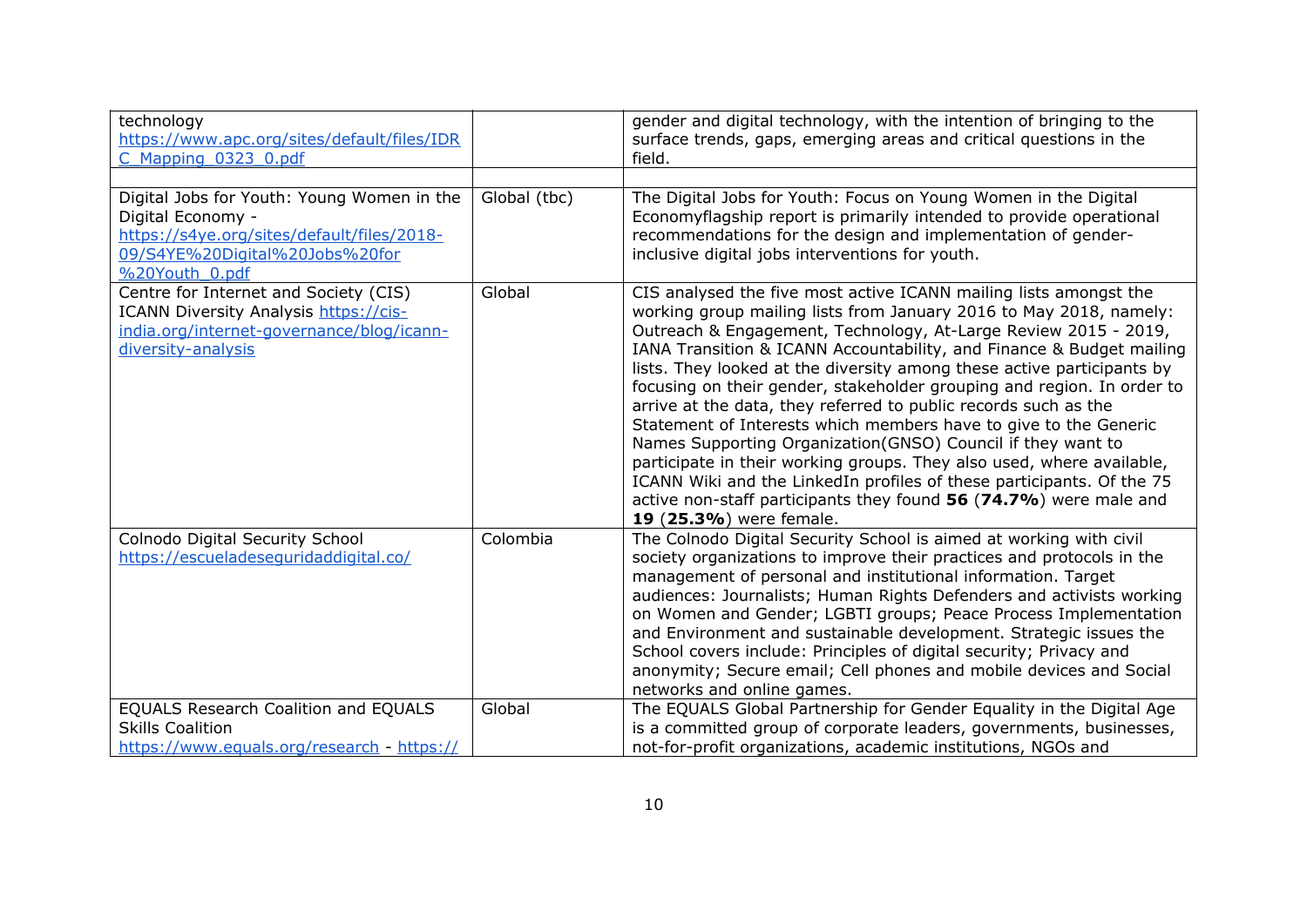| www.itu.int/en/action/gender-equality/Doc<br>uments/EQUALS%20Research%20Report<br>%202019.pdf<br>https://www.equals.org/single-post/<br>2019/05/23/Id-Blush-if-I-Could-New-<br>Report-by-the-Skills-Coalition                                                                                                                                                |        | community groups around the world dedicated to promoting gender<br>balance in the technology sector by championing equality of access,<br>skills development and career opportunities for women and men alike.<br>EQUALS has three coalitions: Access, Skills and Leadership and a<br>cross-cutting Research Group.<br>Both the Skills Coalition and the Research Coalition have presented<br>this year studies that address the topic of digital skills for women.                                                                                        |
|--------------------------------------------------------------------------------------------------------------------------------------------------------------------------------------------------------------------------------------------------------------------------------------------------------------------------------------------------------------|--------|------------------------------------------------------------------------------------------------------------------------------------------------------------------------------------------------------------------------------------------------------------------------------------------------------------------------------------------------------------------------------------------------------------------------------------------------------------------------------------------------------------------------------------------------------------|
| Fair Work Foundation -<br>https://www.oii.ox.ac.uk/research/projects<br>/a-fairwork-foundation-towards-fair-work-<br>in-the-platform-economy/<br>https://fair.work/wp-content/uploads/sites/<br>97/2019/10/Fairwork-Y1-Report.pdf                                                                                                                            | Global | The Fairwork project is working to ensure fairness for platform<br>workers in the digital economy. Their first annual report, "The Five<br>Pillars of Fairwork" which proposes principles for fairness for platform<br>workers, was released in October 2019. https://fair.work/wp-content/<br>uploads/sites/97/2019/10/Fairwork-Y1-Report.pdf                                                                                                                                                                                                             |
| Feminist Internet Research Network<br>(FIRN).https://www.apc.org/en/project/firn<br>-feminist-internet-research-network                                                                                                                                                                                                                                      | Global | The Feminist Internet Research Network is a three-and-a-half-year<br>collaborative and multidisciplinary research project led by the<br>Association for Progressive Communications (APC), funded by the<br>International Development Research Centre (IDRC).<br>The project draws on the study "Mapping research in gender and<br>digital technology" carried out by APC and commissioned by IDRC, and<br>the <b>Feminist Principles of the Internet</b> (FPIs) collectively crafted by<br>feminists and activists, primarily located in the global South. |
| Indian Institute of Technology Bombay.<br>Work on the digital economy -<br>http://www.iitb.ac.in/                                                                                                                                                                                                                                                            |        |                                                                                                                                                                                                                                                                                                                                                                                                                                                                                                                                                            |
| <b>International Development Research Centre</b><br>(IDRC) programmes including: Inclusive<br>Economies_https://www.idrc.ca/en/what-<br>we-do/inclusive-economies; Employment<br>and Growth<br>https://www.idrc.ca/en/program/employme<br>nt-and-growth. The latter is intended to<br>find solutions that remove barriers to<br>women's economic empowerment |        |                                                                                                                                                                                                                                                                                                                                                                                                                                                                                                                                                            |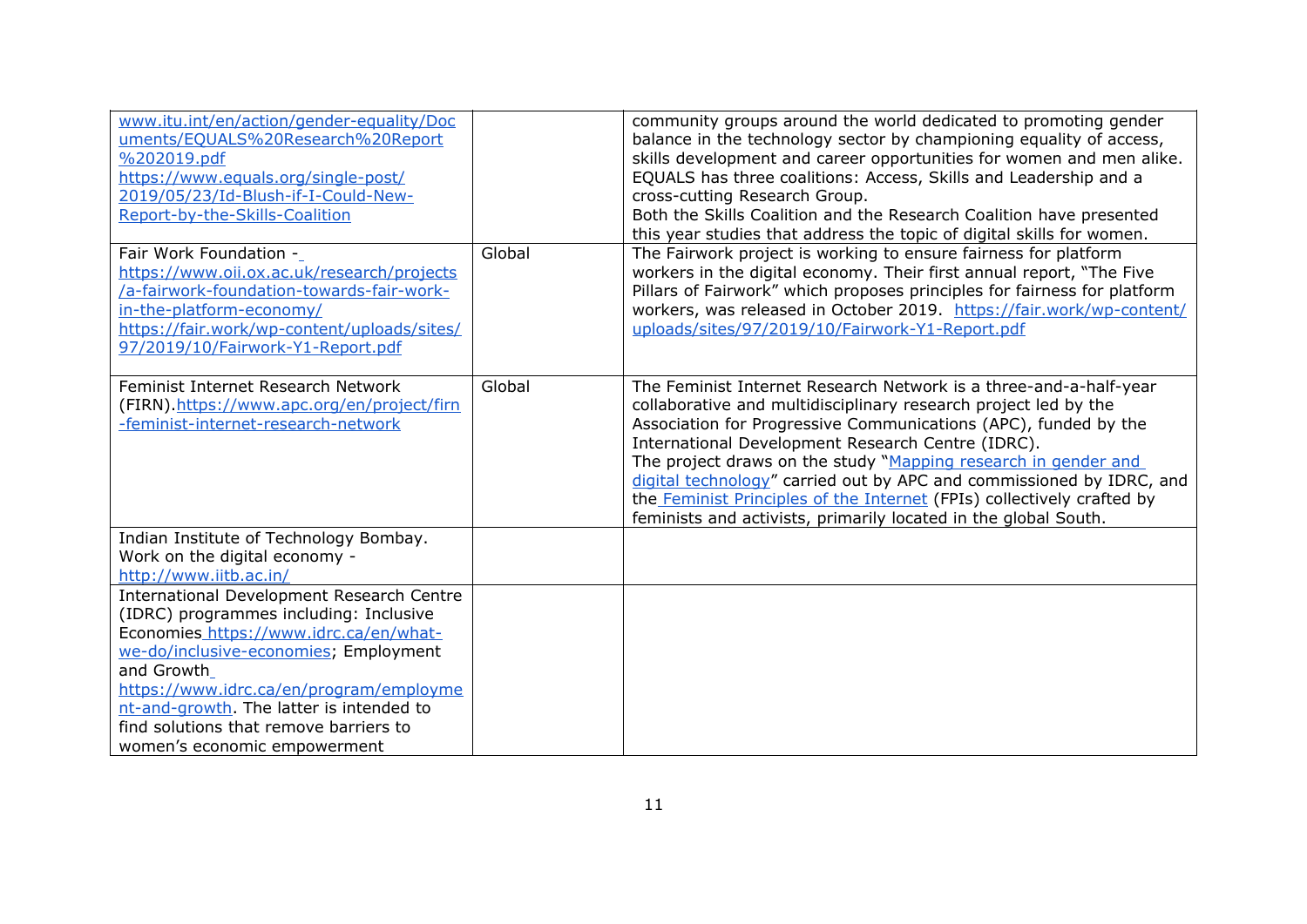| International Labour Organisation (ILO)<br>Digital labour platforms and the future of<br>work: Towards decent work in the online<br>world -<br>https://www.ilo.org/global/publications/boo<br>ks/WCMS_645337/lang--en/index.htm                                                                                                   | Global | This report provides one of the first comparative studies of working<br>conditions on five major micro-task platforms that operate globally. It<br>is based on an ILO survey covering 3,500 workers in 75 countries<br>around the world and other qualitative surveys. The report analyses<br>the working conditions on these micro-task platforms, including pay<br>rates, work availability and intensity, social protection coverage and<br>work-life balance. The research makes use of gender-disaggregated<br>data.                                                                                                                                                                                                                                                                                                                                                                                                                                                                                                                                                                                                                                                                                                                                                                                                                                                                          |
|-----------------------------------------------------------------------------------------------------------------------------------------------------------------------------------------------------------------------------------------------------------------------------------------------------------------------------------|--------|----------------------------------------------------------------------------------------------------------------------------------------------------------------------------------------------------------------------------------------------------------------------------------------------------------------------------------------------------------------------------------------------------------------------------------------------------------------------------------------------------------------------------------------------------------------------------------------------------------------------------------------------------------------------------------------------------------------------------------------------------------------------------------------------------------------------------------------------------------------------------------------------------------------------------------------------------------------------------------------------------------------------------------------------------------------------------------------------------------------------------------------------------------------------------------------------------------------------------------------------------------------------------------------------------------------------------------------------------------------------------------------------------|
| Kohl: A journal for gender and body<br>research - https://kohljournal.press/ The<br>summer 2019 edition is focused on<br>alternative economies and gendered labour_<br>https://kohljournal.press/issue-5-2                                                                                                                        |        |                                                                                                                                                                                                                                                                                                                                                                                                                                                                                                                                                                                                                                                                                                                                                                                                                                                                                                                                                                                                                                                                                                                                                                                                                                                                                                                                                                                                    |
| LIRNEasia: a regional ICT policy and<br>regulation think tank - https://lirneasia.net/                                                                                                                                                                                                                                            |        |                                                                                                                                                                                                                                                                                                                                                                                                                                                                                                                                                                                                                                                                                                                                                                                                                                                                                                                                                                                                                                                                                                                                                                                                                                                                                                                                                                                                    |
| Noopur Raval, University of California Irvine<br>https://noopur.xyz/about<br>Making a "Pro": 'professionalism' after<br>platforms in beauty-work by NOOPUR<br>RAVAL, University of California Irvine<br>JOYOJEET PAL, Microsoft Research, India<br>https://drive.google.com/file/d/<br>1y7oTd4DaiBYdKQltFEvnzghRjfms8OzI/<br>view | India  | Noopur works on the "gig" economy in India and has also done work<br>on platform-based beauty work published in the paper "Making a pro"<br>written with Joyojeet Pal. Abstract: Beauty and Wellness work in India<br>happen largely in the informal sector and are heavily gendered forms<br>of work. The arrival of app-based on-demand platforms that aggregate<br>beauticians and spa therapists to provide at-home services in urban<br>India have aimed to create new efficiencies in this work, providing<br>both the service providers and users of these with new means of<br>transacting. This paper presents findings from an ethnographic study<br>of an app-based platform that provides beauty and wellness services.<br>We interviewed stakeholders including platform company employees,<br>customers, beauty-trainers as well as platform-workers. Our results<br>show the ways in which technology is creating new expectations<br>around professionalism and training, which intersect with the ways<br>workspaces and provider-receiver relationships are articulated around<br>wellness work in urban India. We argue that this case offers an<br>insightful example into the future of work - specifically platform work's<br>attempts to create entrepreneurial subjects, and its tensions with the<br>realities of gender, class and caste as they relate to care labor in |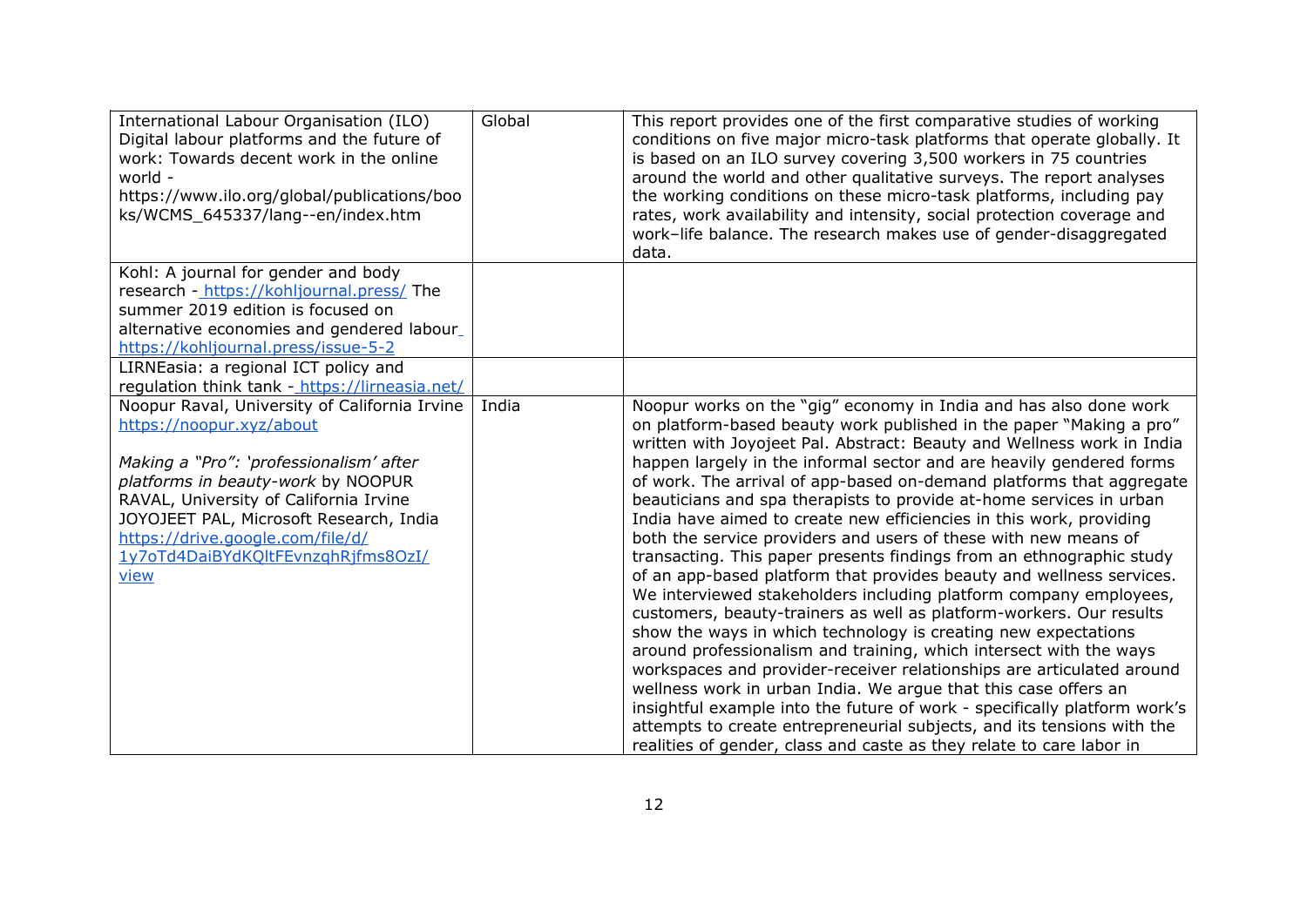|                                         |             | India.                                                       |
|-----------------------------------------|-------------|--------------------------------------------------------------|
| Organisation for Economic Cooperation   |             |                                                              |
| and Development (OECD)                  |             |                                                              |
| https://www.oecd.org/social/empoweri    |             |                                                              |
| ng-women-in-the-digital-age-            |             |                                                              |
| brochure.pdf                            |             |                                                              |
| Research ICT Africa (RIA) -_            |             |                                                              |
| https://researchictafrica.net/          |             |                                                              |
| Gender Policy Research Institute        | <b>MENA</b> |                                                              |
| https://gpi.org.ps/en/content/about-gpi |             | The Gender Policy Research Institute was established in 2016 |
|                                         |             | and is the culmination of UNESCO's commitment and effort     |
|                                         |             | towards gender equality and the empowerment of women         |
|                                         |             | through knowledge production, learning and                   |
|                                         |             | partnerships/coordination.                                   |
|                                         |             |                                                              |

## <span id="page-12-0"></span>**3. Initiatives that address discrimination and gender-based violence**

| <b>Initiative</b>                                                         | Region | <b>Short description</b>                                                                                                                                                                                                                                                                                                                                                                                               |
|---------------------------------------------------------------------------|--------|------------------------------------------------------------------------------------------------------------------------------------------------------------------------------------------------------------------------------------------------------------------------------------------------------------------------------------------------------------------------------------------------------------------------|
| Acoso.online https://acoso.online/                                        |        |                                                                                                                                                                                                                                                                                                                                                                                                                        |
| Association for Progressive Communications<br>(APC) - https://www.apc.org | Global | APC's strength lies in the fact that we don't get excited about the<br>internet for the internet's sake. We are committed activists who want<br>to use it to make the world a better place.<br>We help people get access to the internet where there is none or it is<br>unaffordable, we help grassroots groups use the technology to develop<br>their communities and further their rights, and we work to make sure |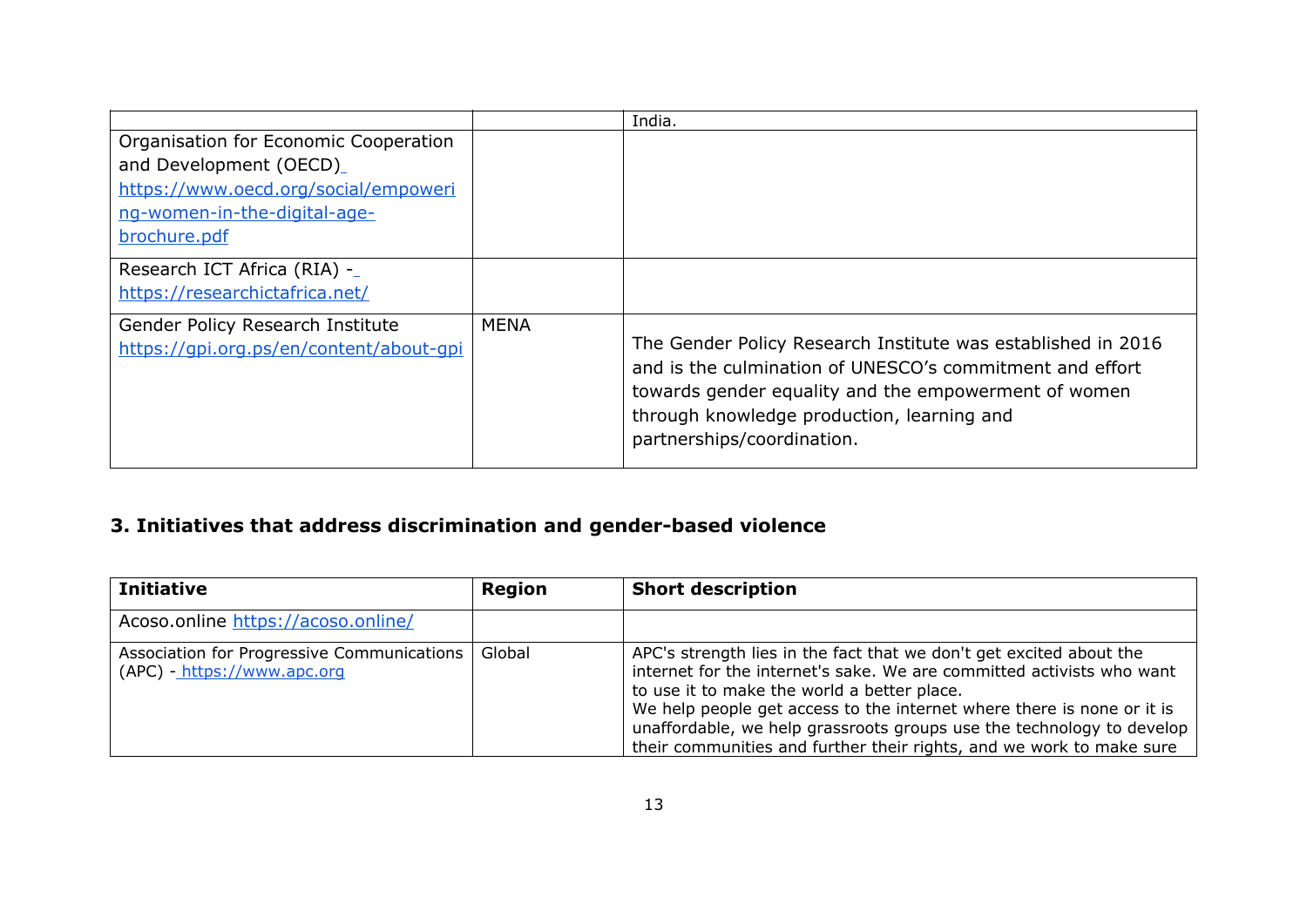|                                                                                                                |               | that government policies related to information and communication<br>serve the best interests of the general population, especially people<br>living in the global South. |
|----------------------------------------------------------------------------------------------------------------|---------------|---------------------------------------------------------------------------------------------------------------------------------------------------------------------------|
| Center for Family Life in New York, UP<br>& GO platform -<br>https://www.upandgo.coop/                         |               |                                                                                                                                                                           |
| Centro Latam Digital -<br>https://centrolatam.digital/                                                         |               |                                                                                                                                                                           |
| Centre for ICT Policy for Eastern and<br>Southern Africa (CIPESA) -_<br>https://cipesa.org                     |               |                                                                                                                                                                           |
| <b>CLAM Latin American Center on</b><br>Sexuality and Human Rights.<br>http://www.clam.org.br/EN/              | Latin America | Based at the Rio de Janeiro State University, Brazil.                                                                                                                     |
| Coding Rights -_<br>https://www.codingrights.org - in<br>particular their work on shrinking<br>economic spaces |               |                                                                                                                                                                           |
| Colnodo's Dominate Technology in<br>Colombia campaign -<br>https://www.dominemoslatecnologia.or<br>$g\angle$   | Colombia      |                                                                                                                                                                           |
| DEF https://defindia.org                                                                                       |               |                                                                                                                                                                           |
| Equals https://www.equals.org                                                                                  |               |                                                                                                                                                                           |
| FRIDA the young feminist fund -                                                                                | Global        | Young feminist organizing is springing up in all corners of the                                                                                                           |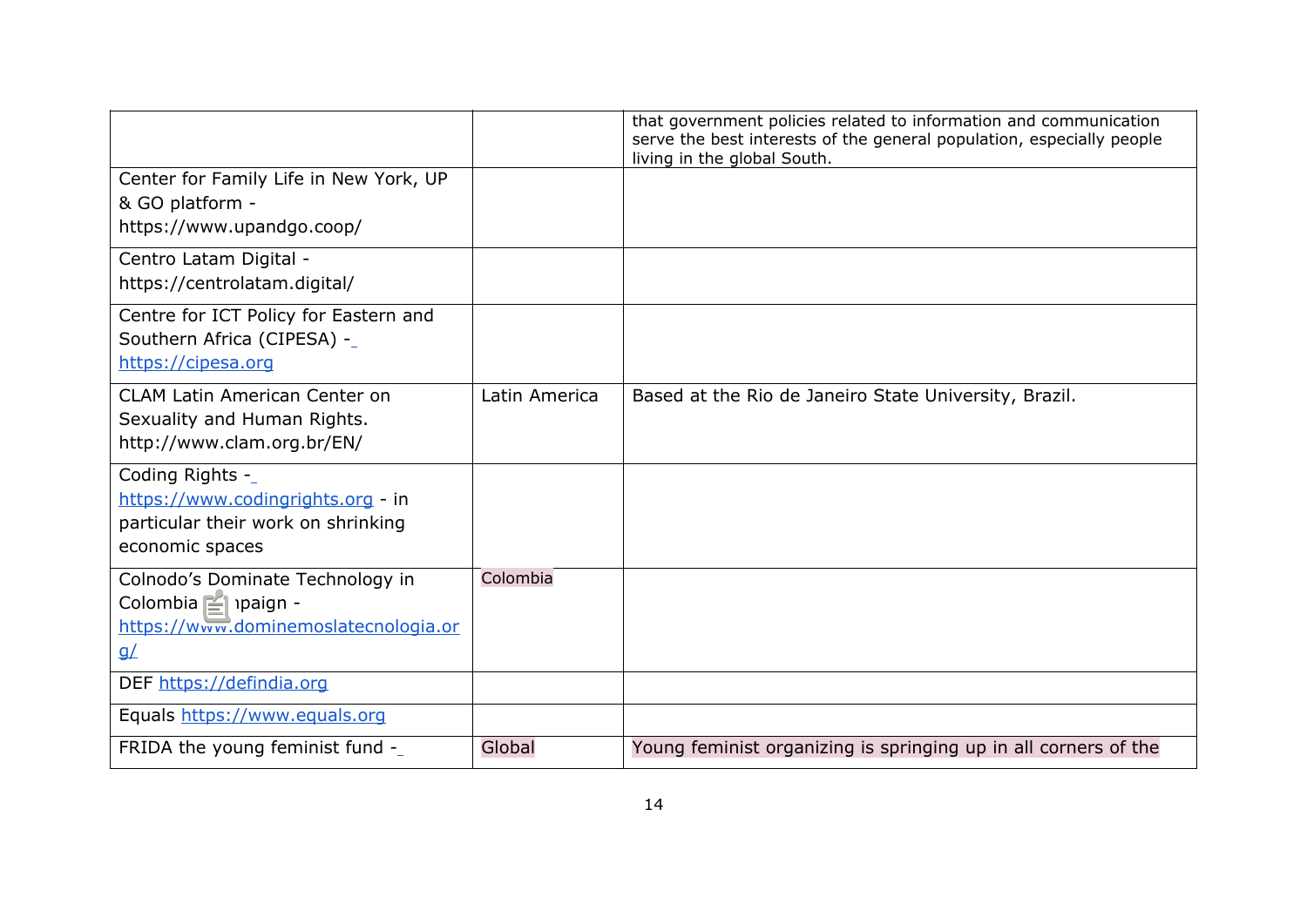| https://youngfeministfund.org                                                         |         | globe - from Mexico to Morocco to Malaysia - powered by brave<br>women, girls and trans* youth who are creating the change the<br>world needs. FRIDA provides young leaders with the resources<br>they need to amplify their voices and bring attention to their<br>work, and the support, flexibility and network to keep their<br>vision and influence alive.                                                                           |
|---------------------------------------------------------------------------------------|---------|-------------------------------------------------------------------------------------------------------------------------------------------------------------------------------------------------------------------------------------------------------------------------------------------------------------------------------------------------------------------------------------------------------------------------------------------|
| Gram Marg - http://grammarg.in                                                        |         |                                                                                                                                                                                                                                                                                                                                                                                                                                           |
| Internet Rights and Principles Coalition<br>- http://internetrightsandprinciples.org  |         |                                                                                                                                                                                                                                                                                                                                                                                                                                           |
| Iruway - https://iruway.janastu.org/<br>(mesh radio activity in particular)           |         |                                                                                                                                                                                                                                                                                                                                                                                                                                           |
| Janastu - https://janastu.org/                                                        |         |                                                                                                                                                                                                                                                                                                                                                                                                                                           |
| Life in Leggings, Barbados -_<br>https://www.facebook.com/officiallifeinl<br>eggings/ |         |                                                                                                                                                                                                                                                                                                                                                                                                                                           |
| <b>LOOM</b><br>https://taannepal.wordpress.com/                                       |         |                                                                                                                                                                                                                                                                                                                                                                                                                                           |
| Luchadoras https://luchadoras.mx/                                                     | Mexico? | Luchadoras is a feminist collective that inhabits the digital and<br>physical public space.<br>Their mission is to promote processes of personal and collective<br>political transformation through the creation and dissemination<br>of stories, the appropriation of ICTs, the construction of an<br>internet free of violence and the creation of meeting spaces that<br>claim and dignify the knowledge, strength and power of women. |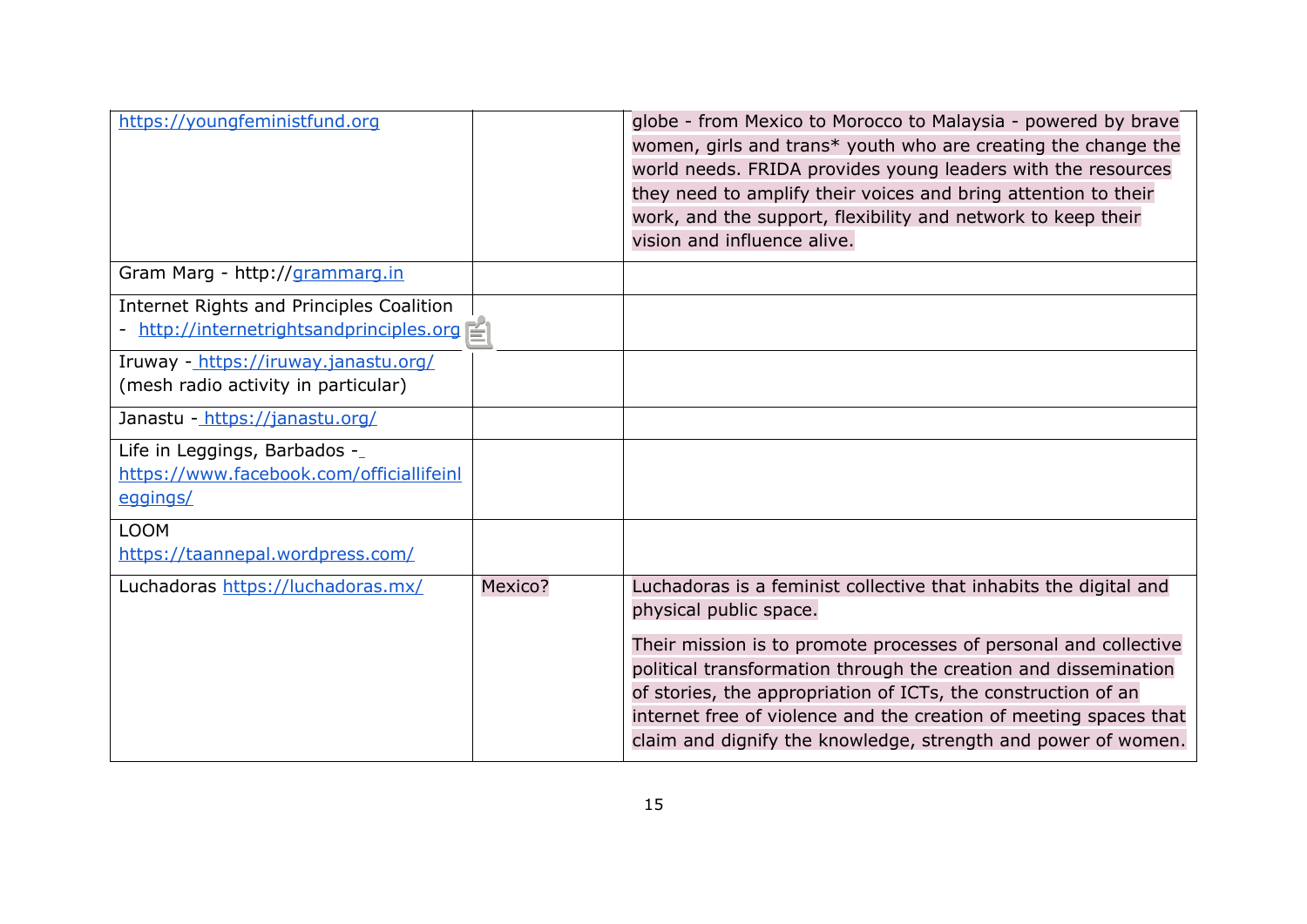| NOAH, Barbados -_<br>https://noahbarbados.wordpress.com/        |            |                                                                                                                                                                                                                                                                                                                                                                                                                                                                                                                                                                                                          |
|-----------------------------------------------------------------|------------|----------------------------------------------------------------------------------------------------------------------------------------------------------------------------------------------------------------------------------------------------------------------------------------------------------------------------------------------------------------------------------------------------------------------------------------------------------------------------------------------------------------------------------------------------------------------------------------------------------|
| R-Ladies https://rladies.org/                                   |            |                                                                                                                                                                                                                                                                                                                                                                                                                                                                                                                                                                                                          |
| Resurj - http://resurj.org/                                     |            |                                                                                                                                                                                                                                                                                                                                                                                                                                                                                                                                                                                                          |
| Sula Batsu - https://www.sulabatsu.com/                         | Costa Rica | Sulá Batsú is a cooperative, founded in 2005, based on solidarity<br>economy. It aims to encourage and strengthen local development by<br>working with organisations, social enterprises, community networks<br>and social movements at the national, regional and global level. Sulá<br>Batsú approaches this goal through different lines of work: digital<br>technologies, art and culture, management of knowledge and<br>solidarity economy.                                                                                                                                                        |
| Take back the tech campaigns<br>https://www.takebackthetech.net | Global     | Take Back The Tech! is a collaborative campaign that calls on women,<br>girls and non-binary people to take control of technology to end<br>gender-based violence.                                                                                                                                                                                                                                                                                                                                                                                                                                       |
| The Engine Room -<br>https://www.theengineroom.org/             | Global     | Technology and data have the potential to dramatically<br>accelerate the impact of any group or organisation that<br>promotes equality, justice, human rights, good governance and<br>accountability. The Engine Room helps activists, organisations,<br>and other social change agents make the most of data and<br>technology to increase their impact. They are a non-profit<br>organisation and their international team is made up of<br>experienced and committed practitioners. Since 2011, they<br>have supported more than 200 organisations, big and small,<br>from every corner of the globe. |
| The Knowledge Workshop -_<br>https://alwarsha.org/              |            |                                                                                                                                                                                                                                                                                                                                                                                                                                                                                                                                                                                                          |
| Unbox Janastu - http://j.mp/unbox-<br>janastu                   |            |                                                                                                                                                                                                                                                                                                                                                                                                                                                                                                                                                                                                          |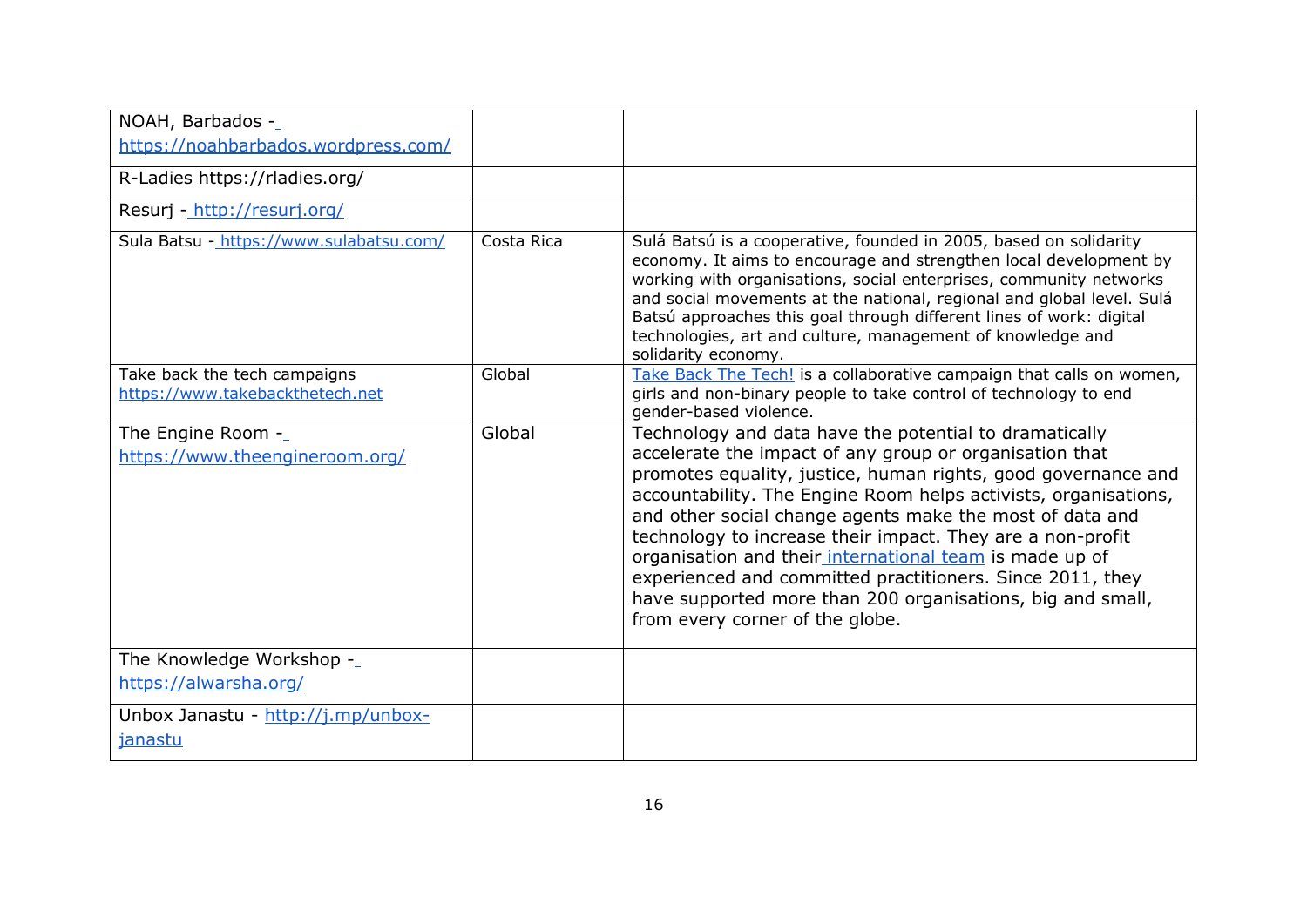| Global | The World Wide Web Foundation was established in 2009 by              |
|--------|-----------------------------------------------------------------------|
|        | web inventor Sir Tim Berners-Lee to advance the open web              |
|        | as a public good and a basic right. We are an independent,            |
|        | international organisation fighting for <b>digital equality</b> $-$ a |
|        | world where everyone can access the web and use it to improve         |
|        | their lives.                                                          |
|        |                                                                       |

### <span id="page-16-0"></span>**4. Information sources/media and online spaces for women's voices**

| <b>Initiative</b>                                                                                                                                | <b>Region</b>   | <b>Short description</b>                                                                                                                                                                                                                                                                                                                                                                                                      |
|--------------------------------------------------------------------------------------------------------------------------------------------------|-----------------|-------------------------------------------------------------------------------------------------------------------------------------------------------------------------------------------------------------------------------------------------------------------------------------------------------------------------------------------------------------------------------------------------------------------------------|
| Agenda - http://www.agenda.org.za/                                                                                                               | Southern Africa |                                                                                                                                                                                                                                                                                                                                                                                                                               |
| Feminism in India                                                                                                                                |                 |                                                                                                                                                                                                                                                                                                                                                                                                                               |
| https://feminisminindia.com/                                                                                                                     |                 |                                                                                                                                                                                                                                                                                                                                                                                                                               |
| GenderIT: Feminist Reflection on Internet<br>Policies - https://genderit.org/ including<br>https://www.genderit.org/gender-labour-<br>technology | Global          | GenderIT is a think tank OF and FOR women's rights, sexual rights<br>and internet rights activists, academics, journalists and advocates. We<br>carry articles, news, podcasts, videos, comics and blogs on internet<br>policy and cultures from a feminist and intersectional perspective,<br>privileging voices and expressions from Africa, Asia, Latin America,<br>Arabic-speaking countries and parts of Eastern Europe. |
| Kohl Journal https://kohljournal.press/                                                                                                          |                 |                                                                                                                                                                                                                                                                                                                                                                                                                               |
| LatFem http://latfem.org/                                                                                                                        |                 |                                                                                                                                                                                                                                                                                                                                                                                                                               |
| Magdalene https://magdalene.co/                                                                                                                  | Indonesia and   | MAGDALENE is an online publication that offers fresh perspectives                                                                                                                                                                                                                                                                                                                                                             |
|                                                                                                                                                  | SEA, but going  | beyond the typical gender and cultural confines. They channel the                                                                                                                                                                                                                                                                                                                                                             |
|                                                                                                                                                  | global now      | voices of feminists, pluralists and progressives, or just those who are                                                                                                                                                                                                                                                                                                                                                       |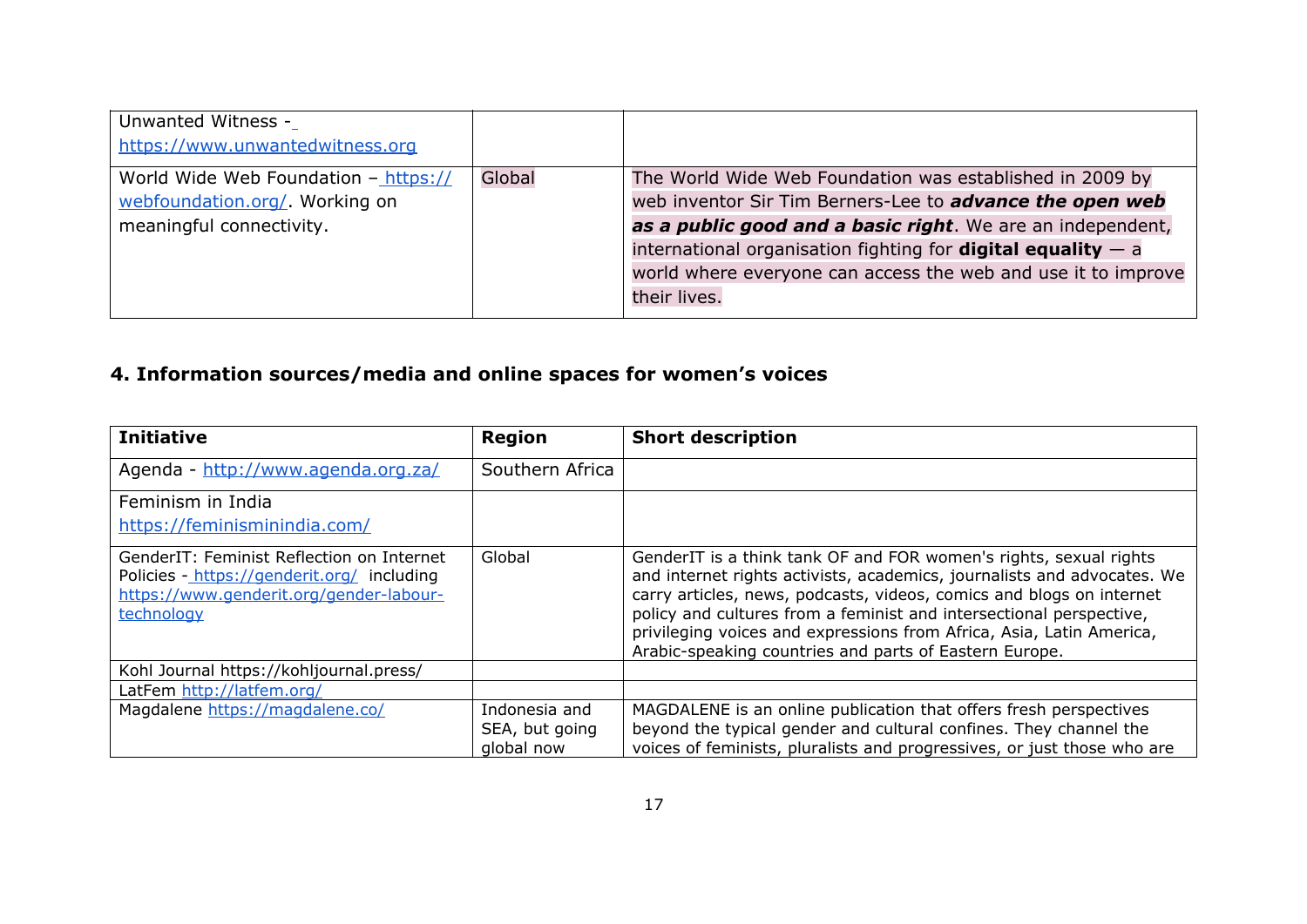|                                         |             | not afraid to be different and aim to engage, not alienate.                                                                              |
|-----------------------------------------|-------------|------------------------------------------------------------------------------------------------------------------------------------------|
| Todas https://www.todaspr.com/          |             |                                                                                                                                          |
| Quintaesencia                           |             |                                                                                                                                          |
| https://quintaesenciarevista.wordpress. |             |                                                                                                                                          |
| com/                                    |             |                                                                                                                                          |
| Somos la cuarta                         |             | Somos la cuarta provide a forum for expression for women on                                                                              |
| www.somoslacuarta.com                   |             | diverse topics and disseminates knowledge about tools,                                                                                   |
|                                         |             | platforms and digital security for the self-management of                                                                                |
|                                         |             | women's activities, struggles and hobbies online, safely.                                                                                |
|                                         |             |                                                                                                                                          |
| Fe-Male                                 | <b>MENA</b> | Fe-Male was founded in 2012 at the initiative of a group of feminists.                                                                   |
| https://www.fe-male.org                 |             | The organization adopts the principle of human rights and women in                                                                       |
|                                         |             | particular through media and social media, empowering women, in<br>addition to working to combat the commodification and stereotyping of |
|                                         |             | women in the media and advertising and amend discriminatory laws                                                                         |
|                                         |             | against them.                                                                                                                            |

# <span id="page-17-0"></span>**5. Autonomous infrastructure and service providers, including community networks**

| <b>Initiative</b>                              | <b>Region</b> | <b>Short description</b>                                                                                                                                                                                                                                                                                                                                |
|------------------------------------------------|---------------|---------------------------------------------------------------------------------------------------------------------------------------------------------------------------------------------------------------------------------------------------------------------------------------------------------------------------------------------------------|
| Altermundi                                     |               |                                                                                                                                                                                                                                                                                                                                                         |
| <b>BOSCO Uganda</b><br>http://boscouganda.com/ |               | Battery Operated System for Community Outreach (BOSCO-Uganda) is<br>a faith based, Non-Governmental Organisation(NGO) located in the<br>Gulu Archdiocese Northern Uganda. It began in 2007 in collaboration<br>with Inveneo to place their low-power PCs Powered by solar panels in<br>the Catechist Center and the Caritas Office in Gulu, at schools, |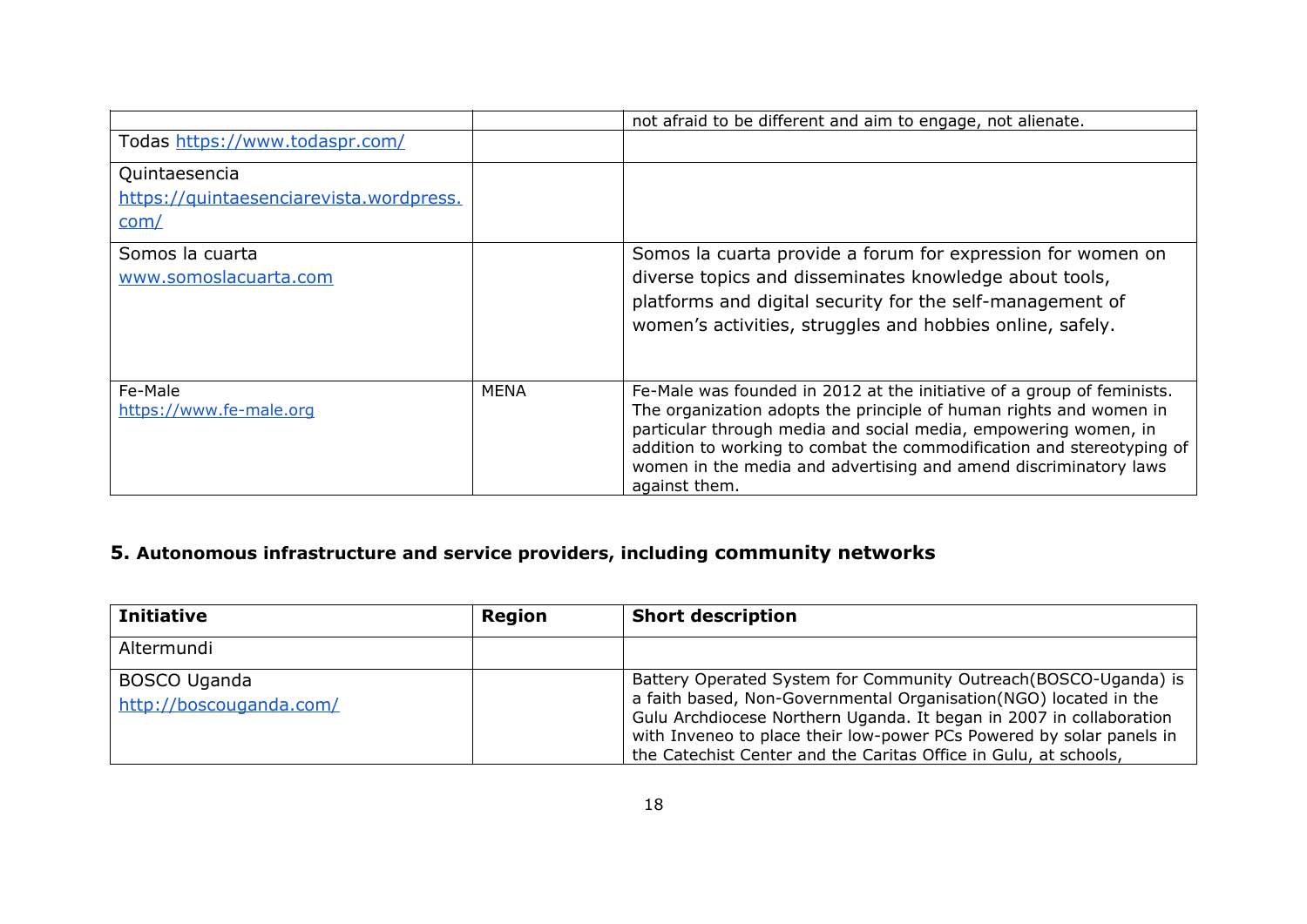|                                                            |                                                                           | hospitals, colleges and Churches in the Pabbo, Alero, Lacor, Coope,<br>Jengari, Unyama and Pagak IDP camps.BOSCO's vision is for open and<br>peaceful rural communities, ready to face the challenges and<br>opportunities of the globalized world in the 21st Century. Their<br>mission is "To provide innovative information and Communication<br>Techology (ICT) solutions using a collaborative and web-based<br>approach to foster socio-economic development and peace building in<br>rural communities in Northern Uganda"                                                                                                                                                                                                                                                                                                                    |
|------------------------------------------------------------|---------------------------------------------------------------------------|------------------------------------------------------------------------------------------------------------------------------------------------------------------------------------------------------------------------------------------------------------------------------------------------------------------------------------------------------------------------------------------------------------------------------------------------------------------------------------------------------------------------------------------------------------------------------------------------------------------------------------------------------------------------------------------------------------------------------------------------------------------------------------------------------------------------------------------------------|
| Clandestina https://clandestina.io/                        |                                                                           |                                                                                                                                                                                                                                                                                                                                                                                                                                                                                                                                                                                                                                                                                                                                                                                                                                                      |
| Common Room Network Foundation<br>https://commonroom.info/ | Indonesia, in<br>collaboration<br>with similar<br>organization in<br>SEA. | Common Room is a transit space facilitating public interest in<br>developing creative knowledge and collaboration. It is a melting pot<br>for many events and enables the growth of new ideas that<br>accommodate the needs of dialogue, conventions and multidisciplinary<br>collaborations that liberating a discourse from its limitations. Common<br>Room activities conclude a vast sphere, starting from documenting<br>and exploring phenomena, ideas, models and new concept born from<br>multidisciplinary approaches in the field of visual arts, design, urban<br>architecture, music, fashion, literature, media arts, network culture, as<br>well as ongoing research & development on urban culture, urban<br>ecology along with technology inclusion into indigenous people as well<br>as developing community network in rural area. |
| Fuxico<br>http://redeautonomafeminista.org/fuxico/         |                                                                           | It is a standalone mobile exchange and collaboration device, designed<br>to connect people present in the same physical space. Fuxico creates a<br>wireless network off the internet for exchanging digital content such<br>as images, videos, audios, documents, chat room and chat wheels.<br>Totally anonymous!                                                                                                                                                                                                                                                                                                                                                                                                                                                                                                                                   |
|                                                            |                                                                           | Its operating system is a Piratebox 'Remix', a famous Free Software<br>project created in 2011 by David Darts and Matthias Strubel<br>http://piratebox.cc. This name was inspired by 'pirate radios' and free<br>culture movements around the world.                                                                                                                                                                                                                                                                                                                                                                                                                                                                                                                                                                                                 |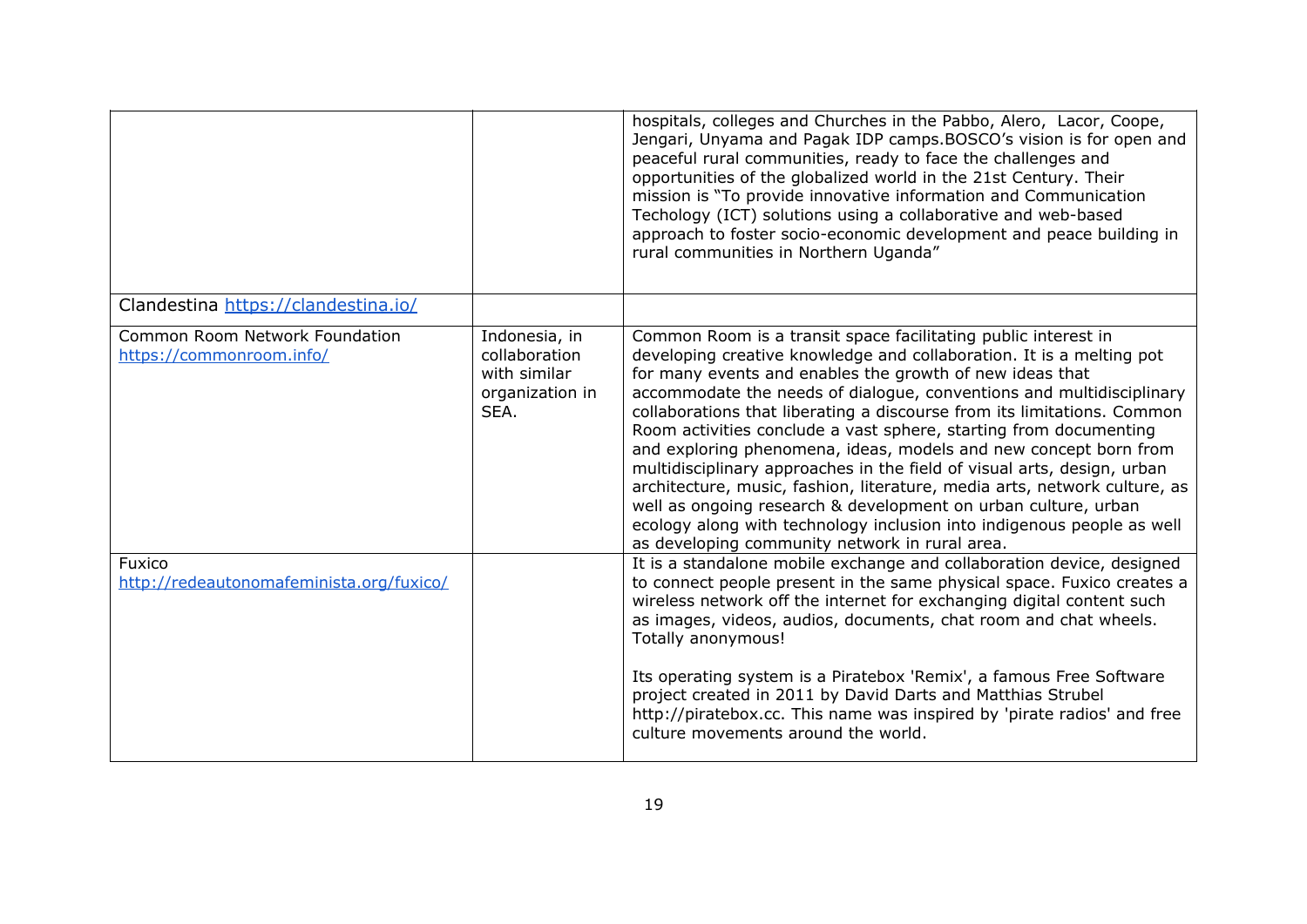| GenderIT.org edition: Iintentional<br>infrastructures: feminist principles of the<br>internet and community networks, 12th<br>November 2019 https://www.genderit.org/<br>edition/intentional-infrastructures-feminist-<br>principles-internet-and-community-<br>networks | Global        | This edition of GenderIT.org sheds light on who the unconnected are<br>and dispels the myth of the underserved as powerless and in need of<br>saving. It brings back power to the endless creative possibilities of<br>communities that seek self-determination. It offers a closer look at the<br>beauty of what communities around the world are producing to resist<br>the uniformity of the greedy systems that are engulfing the planet and<br>threatening our horizons.                 |
|--------------------------------------------------------------------------------------------------------------------------------------------------------------------------------------------------------------------------------------------------------------------------|---------------|-----------------------------------------------------------------------------------------------------------------------------------------------------------------------------------------------------------------------------------------------------------------------------------------------------------------------------------------------------------------------------------------------------------------------------------------------------------------------------------------------|
| Kéfir https://kefir.red/                                                                                                                                                                                                                                                 | tbc           | Kéfir is a feminist cooperative of free technologies for activists, human<br>rights defenders, journalists, social organizations, collectives, artists.                                                                                                                                                                                                                                                                                                                                       |
| Kondoa Community Networks<br>https://www.genderit.org/feminist-talk/kon<br>doa-community-network-breaking-gender-<br>digital-divides                                                                                                                                     |               |                                                                                                                                                                                                                                                                                                                                                                                                                                                                                               |
| (and potentially another article by Ritu and<br>Sarbani will address entrepreneurship,<br>article on Janatsu as well - will put links<br>here soon)                                                                                                                      |               |                                                                                                                                                                                                                                                                                                                                                                                                                                                                                               |
| Vedetas https://vedetas.org/                                                                                                                                                                                                                                             | <b>Brazil</b> | Vedetas exists to assist feminist groups in their online activities and<br>increase the safety and autonomy of women on the internet.                                                                                                                                                                                                                                                                                                                                                         |
| Zenzeleni https://zenzeleni.net/                                                                                                                                                                                                                                         | South Africa  | Zenzeleni is a community owned wireless internet service provider<br>based in rural South Africa. We offer quality, high speed internet<br>comparable to the country's most developed urban centres. Our<br>internet is truly affordable. Our model aims to significantly cut costs of<br>telecommunications, retain expenditure within communities as a form<br>of social entrepreneurship, and support the development of a rural<br>digital ecosystem towards bridging the digital divide. |

Other items: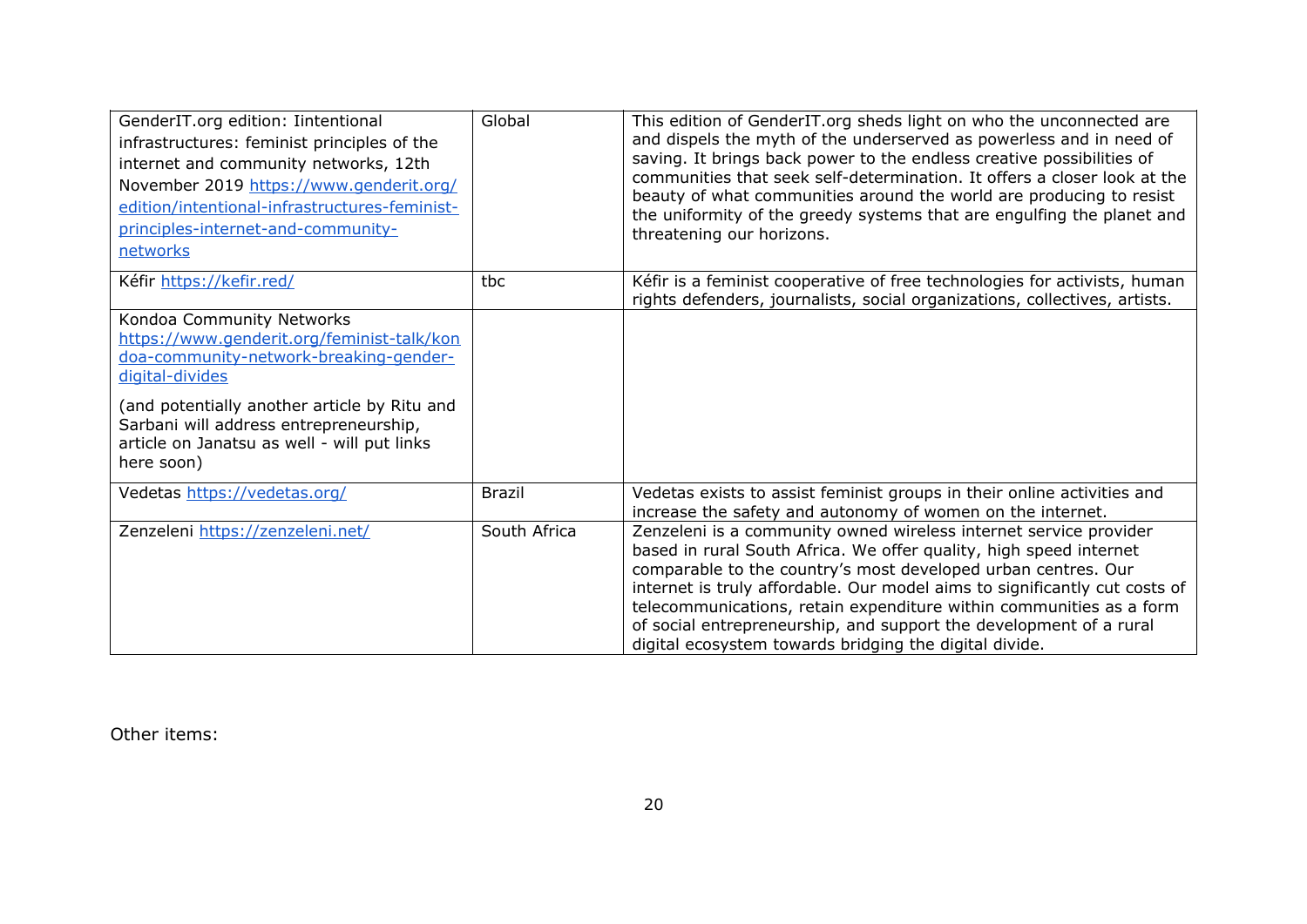- GMSA -<https://www.gsma.com/>and EU Commissioner Gabriel speaking to the GMSA on women in the digital economy - [https://www.youtube.com/watch?v=E\\_3DGnZbYoc](https://www.youtube.com/watch?v=E_3DGnZbYoc)
- https://blogs.worldbank.org/jobs/creating-new-opportunities-young-women-digital-economy
- **Portal San Porteiras**
- AROSCOM
- CYD
- PurpleCode Collective : based in Jakarta Indonesia , PurpleCode Collective is a collective working towards a Feminist Internet as a continuum of our offline struggle. The collective believes in intersectionality. https://instagram.com/purplecode\_id.

Note to myself: More links from the outcome document - Check if they are here and if not, add.

- Ciberseguras<https://ciberseguras.org/>
- ONG Amaranta<https://amarantaong.wordpress.com/>
- Conectadas<https://conectadas.org/>
- Técnicas Rudas<https://www.tecnicasrudas.org/>
- Barracón Digital<https://barracondigital.org/>
- Cuerpos Parlantes<https://cuerpospespacios.wordpress.com/cuerpos-parlantes/>
- Género y Número<http://generonumero.media/>
- Laboratorio de Interconectividades<https://lab-interconectividades.net/>
- Chicas Poderosas<https://www.facebook.com/PoderosasVE/>
- Preta Lab<http://pretalab.com/>
- Kohl Journal https://kohljournal.press/
- Gram Marg / IIT Bombay